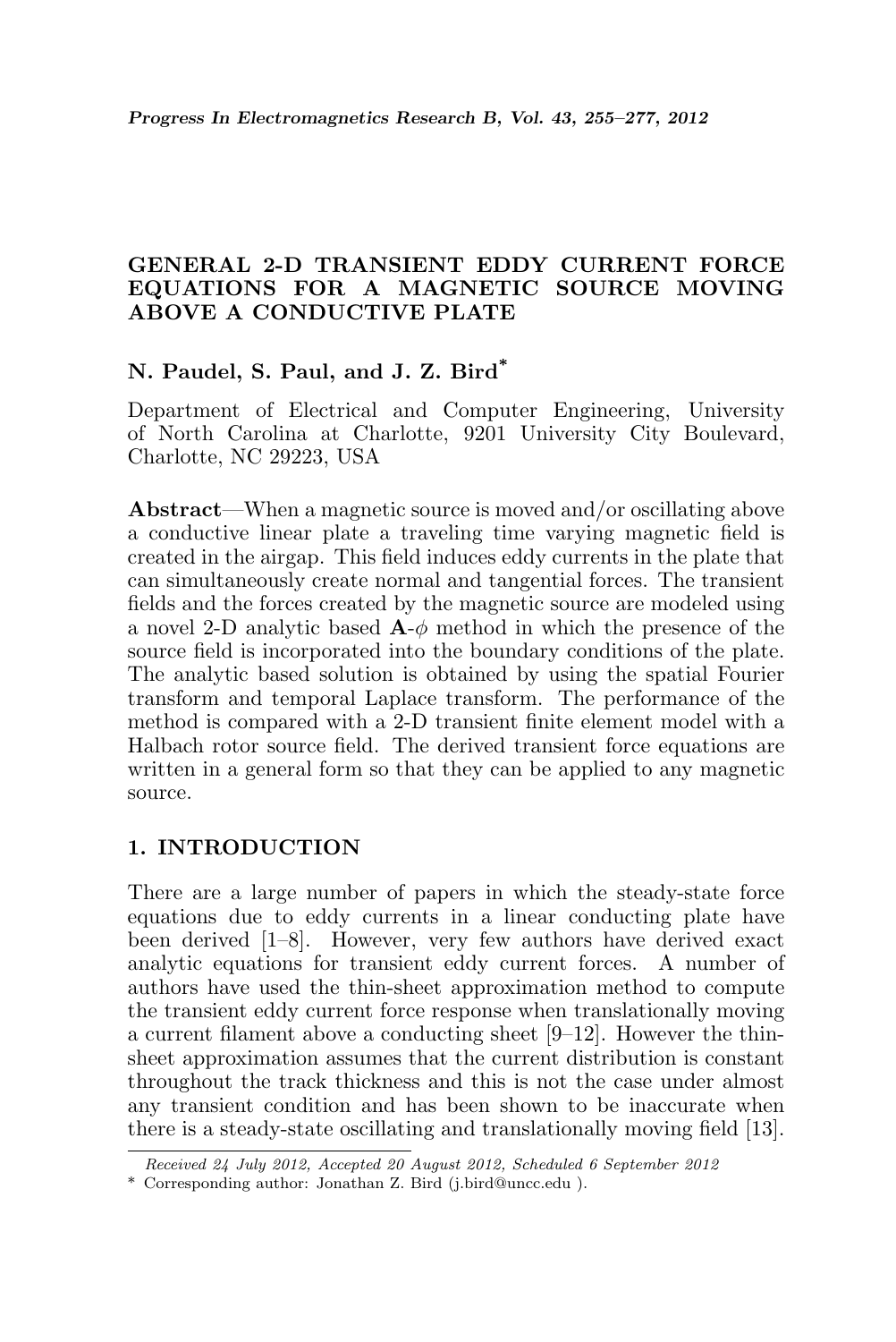Langerholc derived transient force equations for a vertically perturbed coil without the thin-sheet approximation. However, the forces were computed by using the reflected field due to the eddy currents onto the source coil [14] and therefore the derivation is source dependent which makes it difficult to directly apply to problems involving complicated magnetic sources. In this paper, the transient forces are computed on the surface of the conducting plate. The advantage of this approach is that forces due to a complicated source, such as the Halbach rotor shown in Figure 1 [15] can be determined with relative ease since the force integral only needs to be applied along the surface of the conducting plate.

Numerical based transient eddy current methods based on the finite element method (FEA) [16, 17] and boundary element method [18] are readily available. However when trying to develop advanced control strategies the numerical based software must be coupled into other programs such as Matlab and/or Simulink and this can lead to extremely long simulation times [19]. Therefore, analytic based transient eddy current force models can be particularly useful when trying to develop real-time transient based electromechanical control strategies.

In this paper, the transient response due to a sudden change in the source field will be derived under the assumption that the forces are initially in a steady-state condition. The conducting region is formulated in terms of the magnetic vector potential,  $A_z$ , and the non-conducting regions are formulated in terms of the magnetic scalar potential,  $\phi$ . The force is computed on the conducting boundary using the Maxwell stress tensor method. The force equations are derived



Figure 1. Plot from a finite element analysis COMSOL model for a 4 pole-pair Halbach rotor rotating and translationally moving above an aluminum plate. The field created by the Halbach rotor is shown as well as the induced currents within the aluminum conductive plate.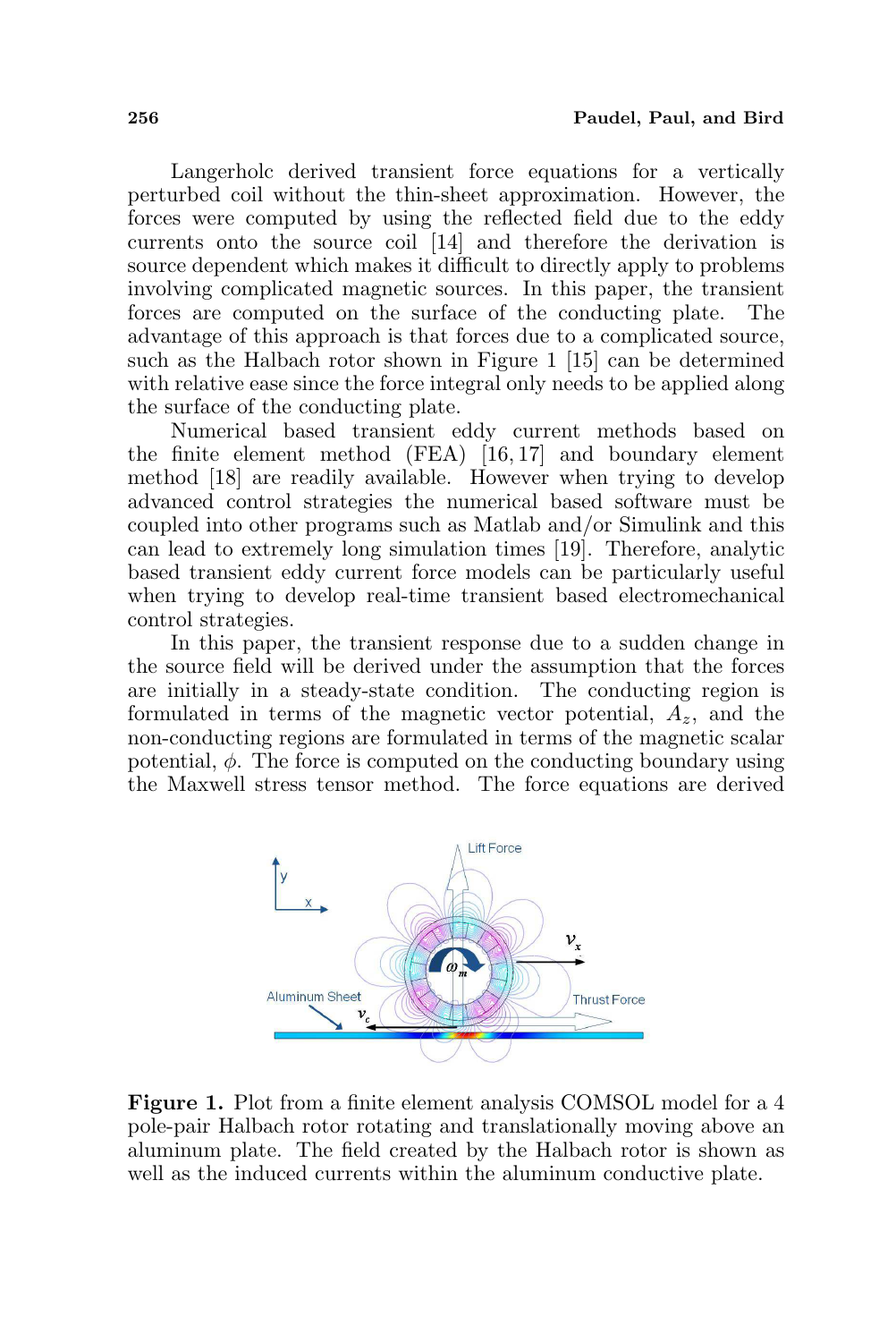in a general way so that any magnetic or current source can be used. It is shown that the force equations can be greatly simplified if the transmitted field is written in terms of the source and reflected field on the conductor plate boundary [20]. The force equations are validated by verifying them with a transient model of a Halbach rotor that is both rotating and translationally moving above a conductive plate as illustrated in Figure 1. The Halbach rotor is assumed to be very long and the conductor plate width is assumed to be significantly greater than the source width.

The results present in this paper will be useful for gaining a deeper understanding of the transient effects encountered in eddy current damping [21], braking [22], and maglev transportation [19, 23, 24] as well as for Lorentz force eddy current non-destructive testing [25] applications.

## 2. GOVERNING EQUATIONS

#### 2.1. Conducting Plate Region,  $\Omega_2$

The 2-D governing equation in the linear conductive region is

$$
\frac{\partial^2 A_z}{\partial x^2} + \frac{\partial^2 A_z}{\partial y^2} = \mu_0 \sigma \frac{\partial A_z}{\partial t}
$$
 (1)

## 2.2. Non-conducting Regions,  $\Omega_1$ ,  $\Omega_3$

Within the non-conducting regions, with a source field present, the total magnetic flux density, B, can be expressed as the sum of a source field

$$
\mathbf{B}^s = B_x^s(x, y, t)\hat{\mathbf{x}} + B_y^s(x, y, t)\hat{\mathbf{y}} \tag{2}
$$

and a reflected flux density  $\mathbf{B}^r$  due to induced eddy currents, such that

$$
\mathbf{B}(x, y, t) = \mathbf{B}^s(x, y, t) + \mathbf{B}^r(x, y, t)
$$
\n(3)

The reflected field can be further written in terms of the scalar potential,  $\phi_n$ , defined as

$$
\mathbf{B}^r = -\mu_0 \nabla \phi_n \quad \text{in } \Omega_n. \tag{4}
$$

where  $n = 1, 3$  for region 1 and 3 respectively. After taking the divergence of both sides of (3) the formulation in the non-conducting region will reduce to

$$
\frac{\partial^2 \phi_n}{\partial x^2} + \frac{\partial^2 \phi_n}{\partial y^2} = 0 \quad \text{in } \Omega_n. \tag{5}
$$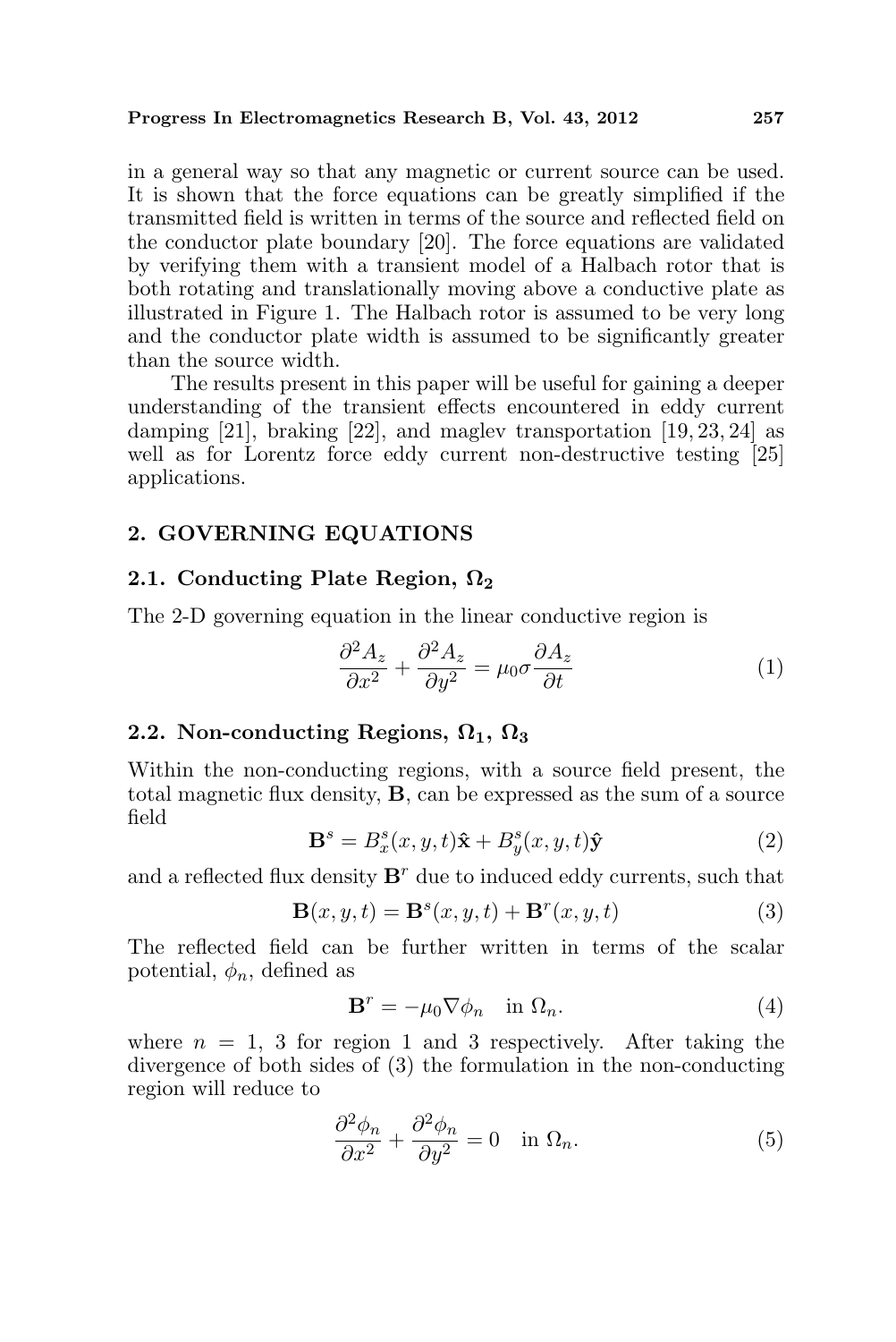Therefore, as  $\nabla \cdot \mathbf{B}^s = 0$  it is not necessary to model the source within the non-conducting region [26]. The source field will show up only on the conductive boundary. The model for the analytic based solution is shown in Figure 2 and is composed of a conducting region  $\Omega_2$  and two non-conducting regions  $\Omega_1$ ,  $\Omega_3$ .

#### 2.3. Boundary Conditions

The boundary interface conditions for the tangential and normal field components along the  $\Gamma_{12}$  interface can be expressed in terms of a reflected, transmitted and source field. This is illustrated in Figure 3. The x-component of the reflected,  $B_x^r$ , and transmitted,  $B_x^t$ , eddy current flux density components are related by

$$
B_x^t(x, b, t) = B_x^s(x, b, t) + B_x^r(x, b, t) \quad \text{on } \Gamma_{12}
$$
 (6)

Similarly, the y-component reflected  $B_y^r$  and transmitted,  $B_y^t$  flux density components are related by

$$
B_y^t(x, b, t) = B_y^s(x, b, t) + B_y^r(x, b, t) \quad \text{on } \Gamma_{12}
$$
 (7)

In terms of magnetic vector,  $A_z$  and scalar  $\phi_1$  (6) and (7) are [8]  $\overline{a}$ 

$$
\left. \frac{\partial A_z(x, y, t)}{\partial y} \right|_{y=b} = B_x^s(x, b, t) - \mu_0 \frac{\partial \phi_1(x, b)}{\partial x} \quad \text{on } \Gamma_{12} \tag{8}
$$

$$
-\frac{\partial A_z(x,b,t)}{\partial x} = B_y^s(x,b,t) - \mu_0 \left. \frac{\partial \phi_1(x,y)}{\partial y} \right|_{y=b} \quad \text{on } \Gamma_{12} \quad (9)
$$

The source is located only in region  $\Omega_1$  therefore the boundary conditions on  $\Gamma_{23}$  are  $\overline{a}$ 

$$
-\mu_0 \frac{\partial \phi_3(x,0)}{\partial x} = \left. \frac{\partial A_z(x,y,t)}{\partial y} \right|_{y=0} \quad \text{on } \Gamma_{23} \tag{10}
$$







Figure 3. Separation of the eddy current fields into reflected and transmitted fields can greatly reduce the computational complexity.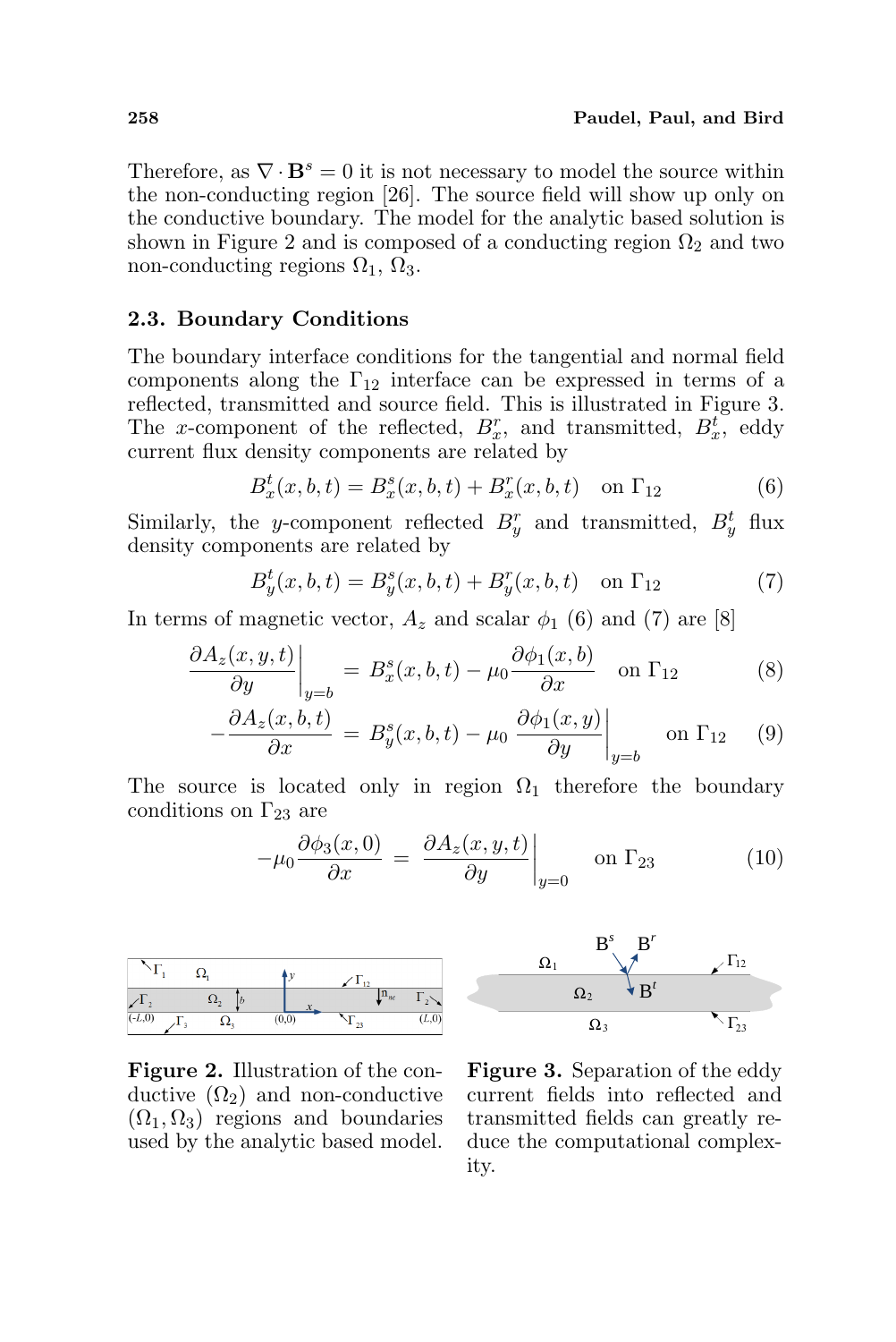$$
-\mu_0 \left. \frac{\partial \phi_3(x, y)}{\partial y} \right|_{y=0} = -\frac{\partial A_z(x, 0, t)}{\partial x} \quad \text{on } \Gamma_{23} \tag{11}
$$

The source field is assumed to be centrally located at  $x = 0$  and the plate is sufficiently long to ensure that the field is zero at the conductive plate ends  $(x = \pm L)$ 

$$
B_x^s(\pm L, y, t) = 0, \quad \text{on } \Gamma_2 \tag{12}
$$

$$
B_y^s(\pm L, y, t) = 0, \quad \text{on } \Gamma_2 \tag{13}
$$

$$
A_z(\pm L, y, t) = 0, \quad \text{on } \Gamma_2 \tag{14}
$$

Also, on the outer non-conducting boundaries, one has

$$
\phi_1 = 0, \quad \text{on } \Gamma_1 \tag{15}
$$

$$
\phi_2 = 0, \quad \text{on } \Gamma_3 \tag{16}
$$

#### 2.4. Source Field

In this paper, the source field is assumed to be created by a 2-D Halbach rotor which can simultaneously rotate and translationally move. The analytic solution for the 2-D Halbach rotor was derived in [27]. In terms of the vector potential it is given by [8]

$$
A_z^s(r,\theta) = \frac{C}{P} \frac{e^{j(\omega_{e1}t + P\theta)}}{r^P}
$$
 (17)

where

$$
C = \left(\frac{2B_r P}{P+1}\right) \frac{(1+\mu_r)r_o^{2P}\left(r_o^{P+1} - r_i^{P+1}\right)}{(1-\mu_r)^2 r_i^{2P} - (1+\mu_r)^2 r_o^{2P}}
$$
(18)

 $B_r$  = magnet residual flux density,  $\mu_r$  = relative permeability,  $r_o$  = outer rotor radius,  $r_i =$  inner rotor radius,  $P =$  rotor pole-pairs and  $\omega_{e1}$  = rotor angular electrical velocity. The rotor angular velocity is related to the mechanical angular velocity by  $\omega_{e1} = \omega_m P$ . The magnet eddy current losses are neglected in the analysis but as the Halbach magnets are highly segmented, these losses will be relatively low [28]. Recalling from complex analysis that

$$
\frac{1}{x - jy} = \frac{e^{j\theta}}{r}
$$
 (19)

where  $r = (x^2 + y^2)^{1/2}$ ; then by comparing (17) with (19) one can express (17) in Cartesian coordinates

$$
A_z^s(x,y) = \frac{Ce^{j\omega_{e1}t}}{P(x - jy)^P}
$$
\n(20)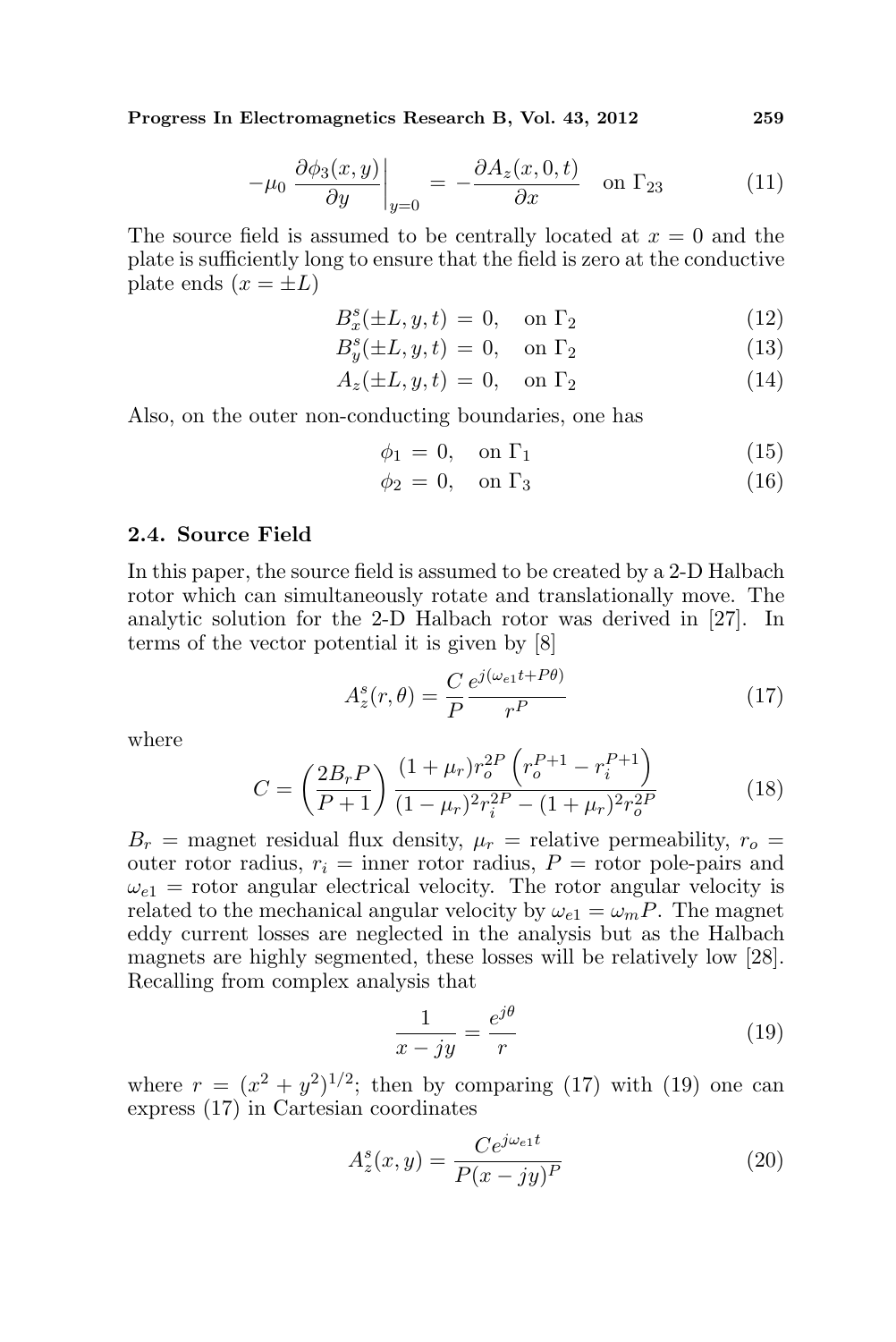

Figure 4. Halbach rotor source fields with y-axis offset.

The rotor magnetic flux density components for a four pole-pair,  $P = 4$ , rotor are then given by

$$
B_x^s(x,y) = \frac{\partial A_z^s}{\partial y} = \frac{jC}{(x - jy)^5} e^{j\omega_{e1}t}
$$
\n(21)

$$
B_y^s(x,y) = -\frac{\partial A_z^s}{\partial x} = \frac{C}{(x - jy)^5} e^{j\omega_{e1}t}
$$
\n(22)

The rotor field derivation above assumes that the rotor is centered at  $(x, y) = (0, 0)$ . While the conductive plate problem has  $(x, y) =$  $(0, 0)$  at the base of the plate. This is shown in Figure 4. Therefore, a y coordinate offset is required, including this offset  $(22)$  and  $(21)$  can be written as

$$
B_y^s(x,y) = \frac{C}{(x - v_{x1}t - j(y - y_o))^{5}} e^{j\omega_{e1}t}
$$
 (23)

$$
B_x^s(x, y) = jB_y^s(x, y)
$$
\n<sup>(24)</sup>

where  $y_o = r_o + g_i + b$  is defined as the distance from the center of the rotor to the bottom of the conductive plate, and  $g_i$  is the air-gap distance between the rotor surface and the conducting plate. In addition, a translational velocity,  $v_{x1}$ , has been added into (23) and (24).

## 3. FOURIER-LAPLACE ANALYTIC SOLUTION

The governing equations for the problem regions are given by (1) and  $(5)$ . These equations must satisfy the boundary conditions  $(8)$ – (16). The transient solution to this problem has been obtained by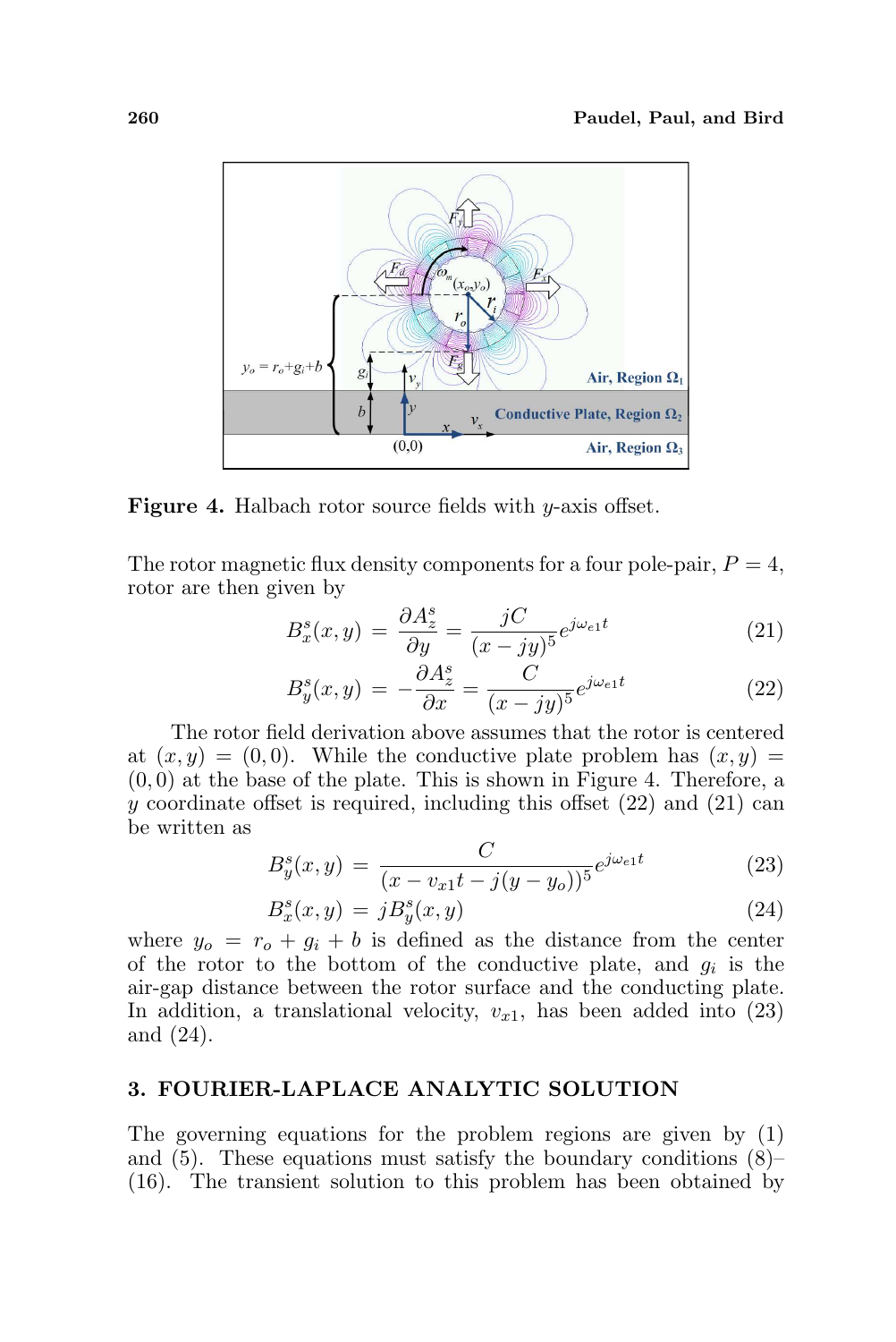using the spatial Fourier transform on x defined as

$$
A_z(\xi, y, t) = \int_{-\infty}^{\infty} A_z(x, y, t) e^{-j\xi x} dx \qquad (25)
$$

$$
\phi_n(\xi, y) = \int_{-\infty}^{\infty} \phi_n(x, y) e^{-j\xi x} d\xi \tag{26}
$$

and the Laplace transform on time,  $t$ , which is defined as

$$
A_z(\xi, y, s) = \int_0^\infty A_z(\xi, y, t)e^{-st}dt
$$
 (27)

### 3.1. Fourier and Laplace Transformed Problem Regions

By utilizing (25) the Fourier transform of (1) for the conducting region is

$$
\frac{\partial^2 A_z(\xi, y, t)}{\partial y^2} = \mu_0 \sigma \frac{\partial A_z(\xi, y, t)}{\partial t} + \xi^2 A_z(\xi, y, t)
$$
(28)

Using the definition of the temporal Laplace transform, (27), (28) reduces down to

$$
\frac{\partial^2 A_z(\xi, y, s)}{\partial y^2} = \gamma^2 A_z(\xi, y, s) - \mu_0 \sigma A_z^{ss}(\xi, y, t_0)
$$
(29)

where

$$
\gamma^2 = \xi^2 + \mu_0 \sigma s \tag{30}
$$

and  $A_z^{ss}(\xi, y, t_0)$  is an initial steady-state solution within the conductive region at an initial time  $t_0$ . This steady-state vector potential solution for a source field operating at frequency  $\omega_{e0}$  and moving with velocity  $v_{x0}$  above a conductive plate is given by [8]

$$
A_z^{ss}(\xi, y, t_0) = T(\xi, y, s_0) B^{s0}(\xi, b) e^{j\omega_{e0}t_0}
$$
\n(31)

 $T(\xi, y, s)$  is the transmission function defined as

$$
T(\xi, y, s) = \frac{(\gamma + \xi)e^{\gamma y} + (\gamma - \xi)e^{-\gamma y}}{e^{\gamma b}(\gamma + \xi)^2 - e^{-\gamma b}(\gamma - \xi)^2}
$$
(32)

and

$$
s_0 = j\omega_{e0} + v_{x0}\xi \tag{33}
$$

$$
B^{s0}(\xi, b) = B_x^{s0}(\xi, b) + jB_y^{s0}(\xi, b)
$$
\n(34)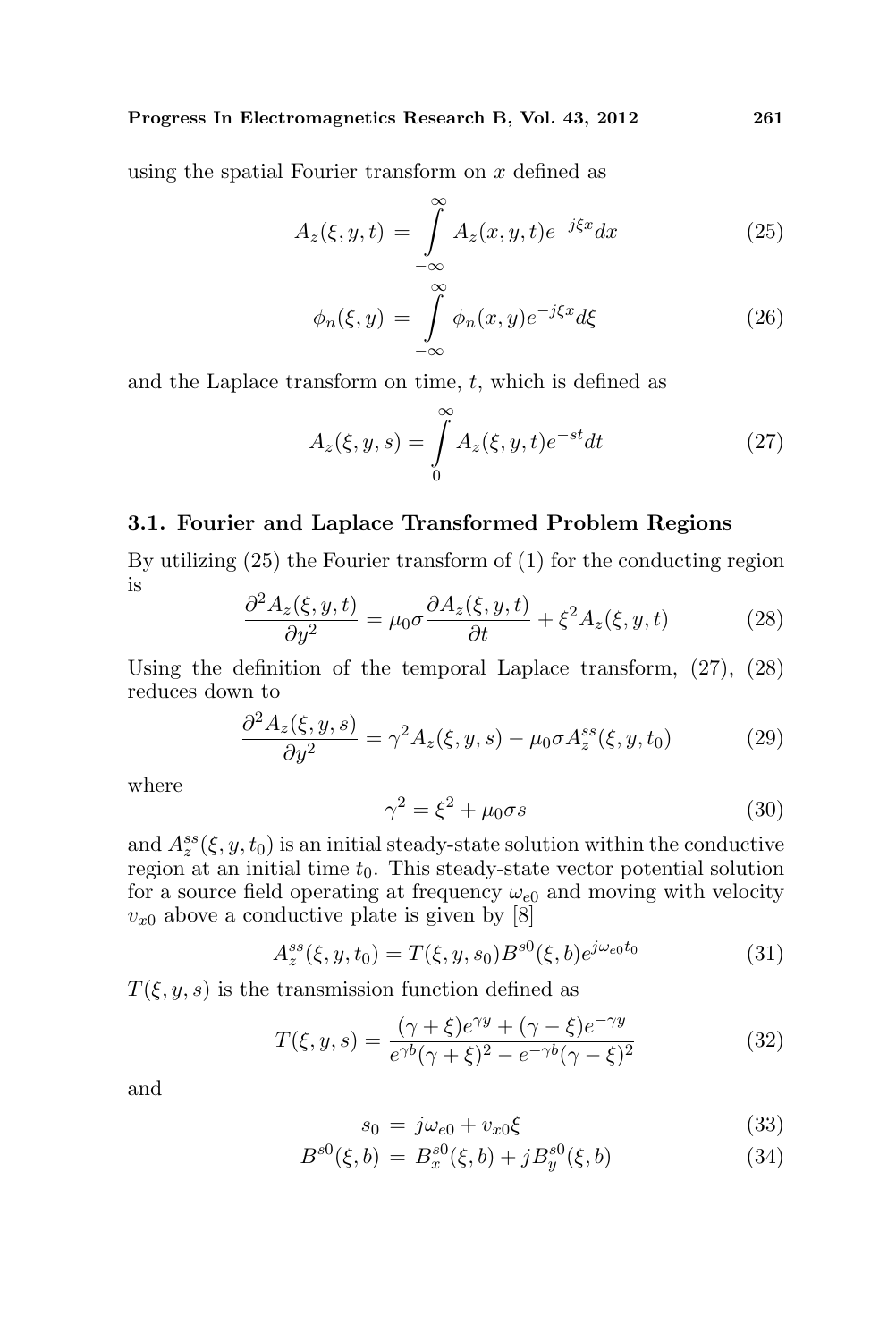The solution to (29) is given by

$$
A_z(\xi, y, s) = \frac{A_z^{ss}(\xi, y, t_0)}{s - s_0} + M(\xi, s)e^{y\gamma} + N(\xi, s)e^{-y\gamma}
$$
 (35)

where the unknowns  $M(\xi, s)$  and  $N(\xi, s)$  need to be determined. Fourier transforming the non-conducting region governing equation,  $(5)$ , yields

$$
\frac{\partial^2 \phi_n(\xi, y)}{\partial y^2} = \xi^2 \phi_n(\xi, y) \quad \text{in } \Omega_n \tag{36}
$$

where  $n = 1$  and 3. Solving (36) and noting that when moving away from the conductive plate along the y-axis in  $\Omega_1$  and  $\Omega_3$  the field must reduce to zero, one obtains the solutions

$$
\phi_1(\xi, y, s) = X_1(\xi, s)e^{-\xi y} \quad \text{in } \Omega_1 \tag{37}
$$

$$
\phi_3(\xi, y, s) = X_3(\xi, s)e^{\xi y} \quad \text{in } \Omega_3 \tag{38}
$$

The changing field with respect to time external to the conducting plate depends on the  $X_1$  and  $X_3$  terms.

#### 3.2. Fourier and Laplace Transformed Boundary Conditions

Fourier and Laplace transforming the top conducting boundary condition given by (8) and (9) one obtains

$$
-j\mu_0 \xi \phi_1(\xi, b, s) + B_x^s(\xi, b, s) = \left. \frac{\partial A_z(\xi, y, s)}{\partial y} \right|_{y=b} \quad \text{on } \Gamma_{12}(39)
$$

$$
-\mu_0 \left. \frac{\partial \phi_1(\xi, y, s)}{\partial y} \right|_{y=b} + B_y^s(\xi, b, s) = -j\xi A_z(\xi, b, s) \quad \text{on } \Gamma_{12} \quad (40)
$$

Substituting the vector and scalar potential solution (35), (37) into (39), (40) and eliminating  $\phi_1$  yields

$$
B^{s1}(\xi, b, s) = \frac{B^{ss}(\xi, b, t_0)}{s - s_0} + (\xi + \gamma)M(\xi, s)e^{b\gamma} + (\xi - \gamma)N(\xi, s)e^{-b\gamma}
$$
(41)

where

$$
B^{ss}(\xi, b, t_0) = \frac{\partial A_z^{ss}(\xi, y, t_0)}{\partial y} + \xi A_z^{ss}(\xi, y, t_0)
$$
(42)

$$
B^{s}(\xi, b, s) = B^{s}_{x}(\xi, b, s) + jB^{s}_{y}(\xi, b, s)
$$
\n(43)

Equation (43) is a complex scalar term and not the vector term defined by (2). Evaluating (42) it is determined that

$$
B^{ss}(\xi, b, t_0) = B^{s0}(\xi, b)e^{j\omega_{e0}t_0}
$$
\n(44)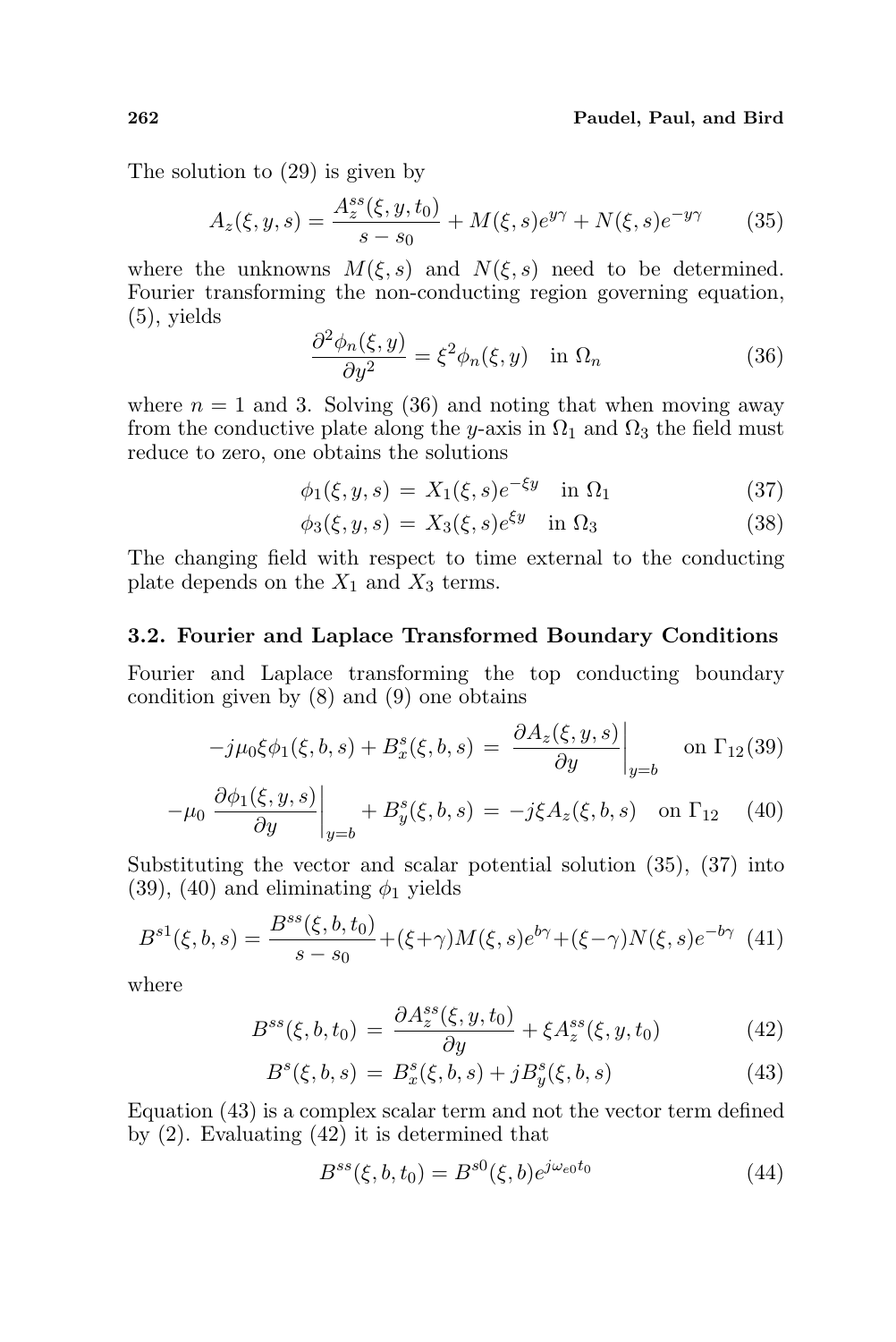where  $B^{s0}(\xi, b)$  was defined by (34). The Fourier transform for the bottom boundary conditions  $(10)$ – $(11)$  is ¯

$$
-j\mu_0\xi\phi_3(\xi,0,s) = \left. \frac{\partial A_z(\xi,y,s)}{\partial y} \right|_{y=0}, \quad \text{on } \Gamma_{23} \tag{45}
$$

$$
-\mu_0 \left. \frac{\partial \phi_3(\xi, y, s)}{\partial y} \right|_{y=0} = -j\xi A_z(\xi, 0, s), \quad \text{on } \Gamma_{23} \tag{46}
$$

substituting the value of vector and scalar potential solution, (38), into (45), (46) and eliminating  $\phi_3$  gives

$$
M(\xi, s) = N(\xi, s) \frac{\xi + \gamma}{\gamma - \xi} \tag{47}
$$

#### 3.3. The Solution of the Governing Equation

Substituting (47) and (44) into (41) one obtains

$$
N(\xi, s) = \frac{(\gamma - \xi) \left[ B^{s1}(\xi, b, s)(s - s_0) - B^{s0}(\xi, b)e^{j\omega_{c0}t_0} \right]}{(s - s_0) \left[ e^{\gamma b}(\gamma + \xi)^2 - e^{-\gamma b}(\gamma - \xi)^2 \right]}
$$
(48)

Substituting (47) and (48) into (35) gives

$$
A_z(\xi, y, s) = T(\xi, y, s) \bigg[ B^{s1}(\xi, b, s) - \frac{B^{s0}(\xi, b)e^{j\omega_c 0 t_0}}{(s - s_0)} \bigg] + \frac{A_z^{ss}(\xi, y, t_0)}{s - s_0} \tag{49}
$$

The second term in (49) is the steady-state solution and the first term is the transient solution due to the change in source field. If the new value of the source field in the time domain is assumed to be

$$
B^{s1}(\xi, b, t) = B^{s1}(\xi, b)e^{s_1t}
$$
\n(50)

where

$$
s_1 = j(\omega_{e1} + v_{x1}\xi) \tag{51}
$$

Then after Laplace transforming (50) the solution (49) can be written as

$$
A_z(\xi, y, s) = \left[\frac{B^{s1}(\xi, b)}{s - s_1} - \frac{B^{s0}(\xi, b)e^{j\omega_{e0}t_0}}{s - s_0}\right]T(\xi, y, s) + \frac{A_z^{ss}(\xi, y, t_0)}{s - s_0} \tag{52}
$$

The translational motion of the magnetic source has been accounted for by moving the magnetic source. While the steady-state model accounts for the motion of the source by including the velocity term within the transmission function. Either approach is possible when modeling the problem transiently [29].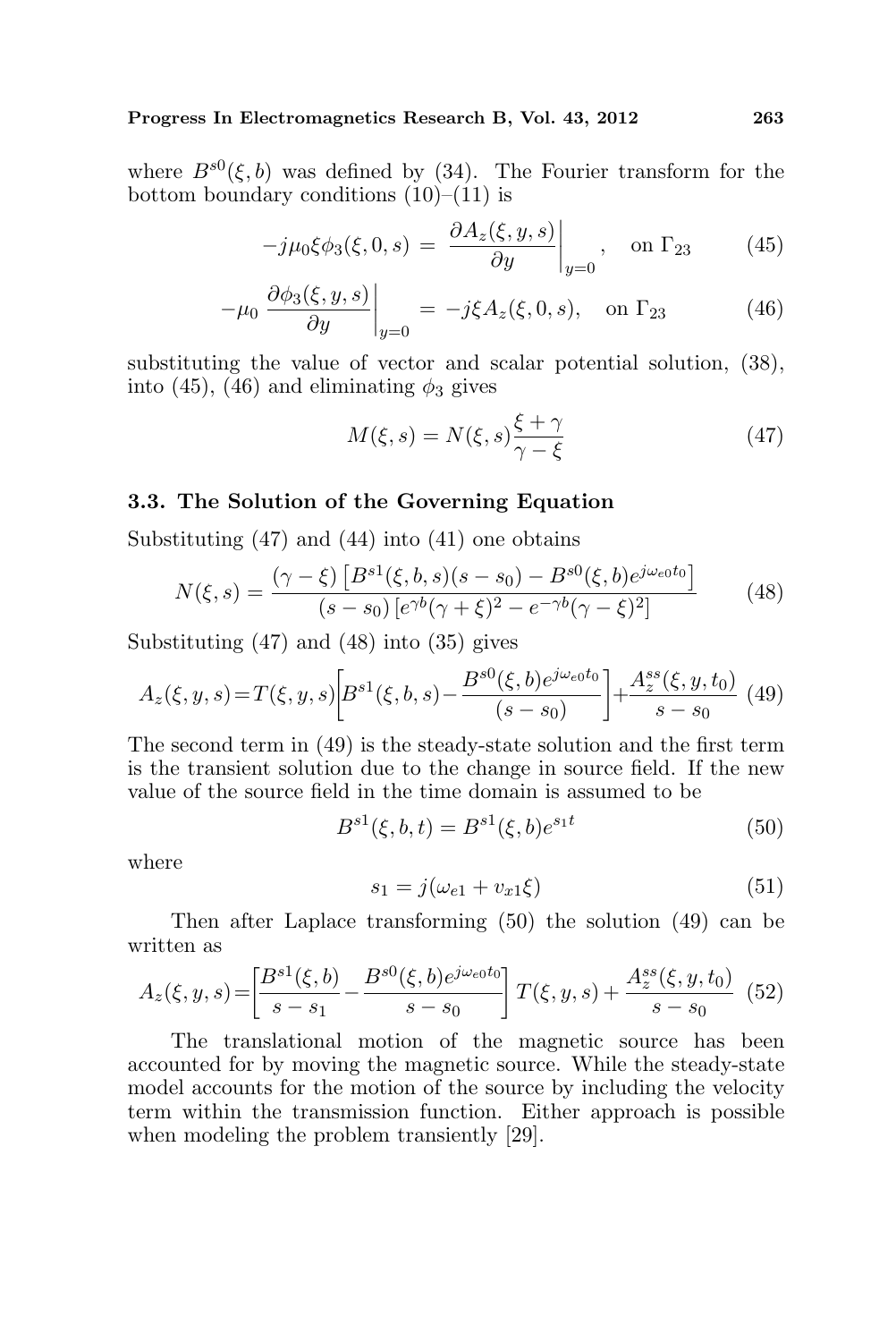#### 3.4. Reflected and Transmitted Flux Density in  $\Omega_1$

The reflected eddy current field can be determined by solving for  $X_1(\xi)$ in  $\Omega_1$ . Substituting (37) into (40) and rearranging gives

$$
X_1(\xi, s) = \frac{-1}{\mu_0 \xi} \left[ j \xi A_z(\xi, b, s) + B_y^s(\xi, b, s) \right] e^{\xi b}
$$
(53)

Substituting (53) into (37) one obtains

$$
\phi_1(\xi, y, s) = \frac{-1}{\mu_0 \xi} \left[ j \xi A_z(\xi, b, s) + B_y^s(\xi, b, s) \right] e^{\xi(b-y)} \tag{54}
$$

From (54) it can be noted that the reflected flux density values  $B_x^r$  and  $B_y^r$  are given by

$$
B_x^r(\xi, y, s) = j \left[ j\xi A_z(\xi, b, s) + B_y^s(\xi, b, s) \right] e^{\xi(b-y)} \tag{55}
$$

$$
B_y^r(\xi, y, s) = -\left[j\xi A_z(\xi, b, s) + B_y^s(\xi, b, s)\right]e^{\xi(b-y)}\tag{56}
$$

Thus, the reflected flux density components are related in  $\Omega_1$  by

$$
B_y^r(\xi, y, s) = jB_x^r(\xi, y, s)
$$
\n
$$
(57)
$$

The transient reflected fields at  $y = b$  is obtain by taking the inverse Laplace transform of (55) and (56)

$$
B_x^r(\xi, b, t) = j \left[ j\xi A_z(\xi, b, t) + B_y^s(\xi, b, t) \right]
$$
(58)

$$
B_y^r(\xi, b, t) = -[j\xi A_z(\xi, b, t) + B_y^s(\xi, b, t)]
$$
\n(59)

where the transient vector potential  $A_z(\xi, b, t)$  is derived in Section 5.

### 3.5. Source Field

The Fourier transform for the source field (23) and (24) is evaluated on the top conductor surface,  $y = b$ , this yields

$$
B_x^s(\xi, b, t) = \frac{\pi}{12} C \xi^4 e^{-(r_o + g_1)\xi} e^{j(\omega_{e1} - \xi v_{x1})t} u(\xi)
$$
(60)

$$
B_y^s(\xi, b, t) = -jB_x^s(\xi, b, t)
$$
\n(61)

where  $u(\xi)$  is the step function [30]. Laplace transforming (60) and (61) gives

$$
B_x^s(\xi, y, s) = \frac{1}{2} \frac{B^{s1}(\xi, b)}{s - s_1}
$$
\n(62)

where

$$
B_y^s(\xi, y, s) = -jB_x^s(\xi, y, s)
$$
\n(63)

$$
B^{s1}(\xi, b) = \frac{\pi}{6} C \xi^4 e^{-(r_o + g_1)\xi} u(\xi)
$$
 (64)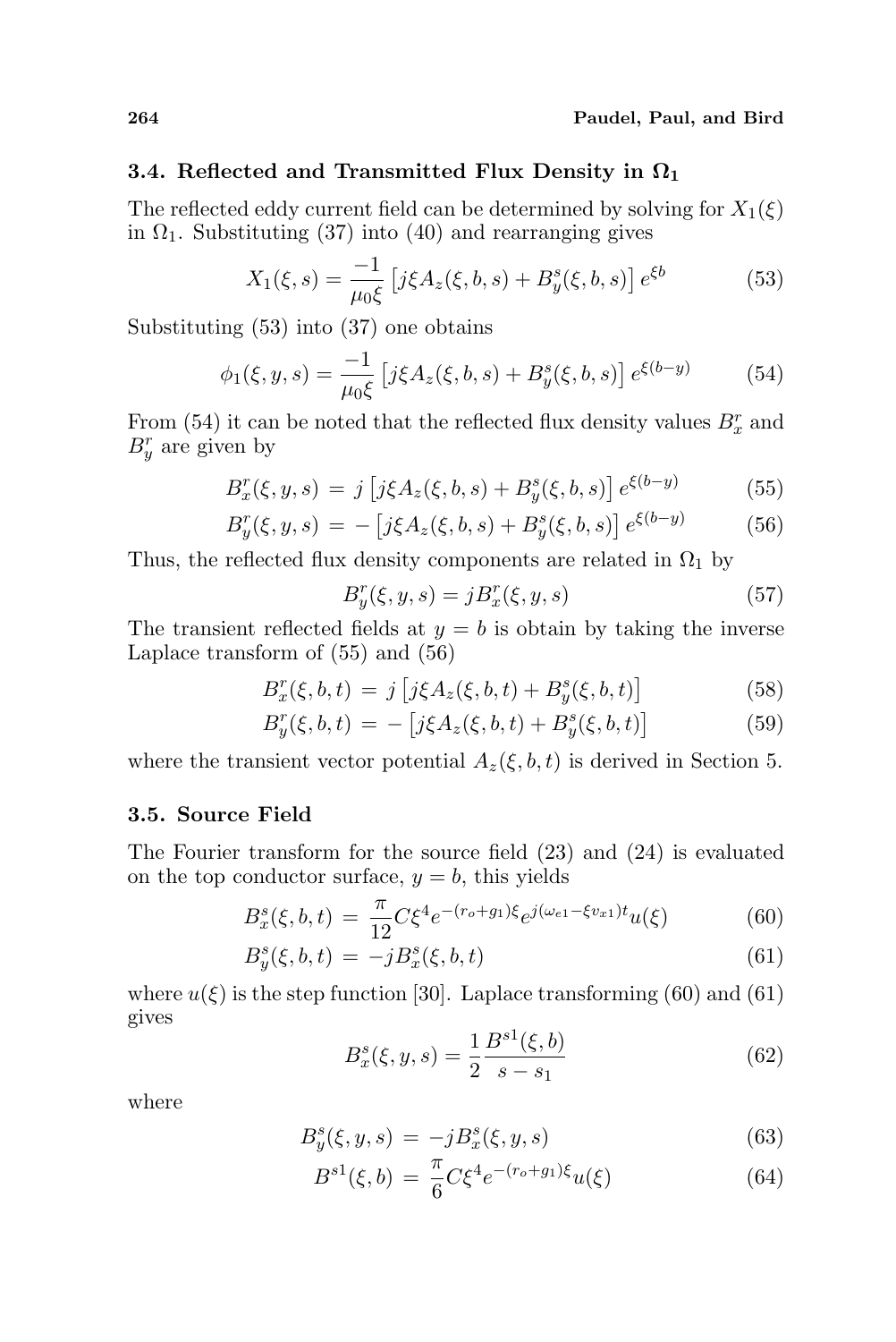The steady-state source function at initial time  $t = t_0$  used in (31) is given as

$$
B^{s0}(\xi, b, t_0) = \frac{\pi}{6} C \xi^4 e^{-(r_o + g_0)\xi} u(\xi) e^{-j\omega_o t_o}
$$
 (65)

## 4. FORCE AND POWER LOSS

The tangential force,  $F_x$ , and normal force,  $F_y$ , can be determined by evaluating the stress tensor equations along the conductor surface  $(y = b)$ . Due to Parseval's theorem this integration can be evaluated in the Fourier domain thereby avoiding the need to first obtain the inverse Fourier transform [6, 31]. The tangential and normal force equations are

$$
F_x = \frac{w}{4\pi\mu_0} \text{Re} \int\limits_{-\infty}^{\infty} B_x^t B_y^{t*} d\xi \quad \text{on } \Gamma_{12} \tag{66}
$$

$$
F_y = \frac{w}{8\pi\mu_0} \text{Re} \int\limits_{-\infty}^{\infty} \left[ B_y^t B_y^{t*} - B_x^t B_x^{t*} \right] d\xi \quad \text{on } \Gamma_{12} \tag{67}
$$

the star superscript denotes complex conjugation and  $w$  is the width of the problem (into the page). The force equations can be greatly simplified if they are written in terms of the reflected and source fields.

#### 4.1. Tangential and Normal Force,  $F_x, F_y$

By substituting  $(6)$  and  $(7)$  into  $(66)$  the tangential force can be written in terms of the source and reflected field

$$
F_x = \frac{w}{4\pi\mu_0} \text{Re} \int_{-\infty}^{\infty} \left[ B_x^r B_y^{s*} + B_x^s B_y^{r*} + B_x^s B_y^{s*} + B_x^r B_y^{r*} \right] d\xi \tag{68}
$$

Substituting (57) into (68) and noting that

$$
\operatorname{Re}\left[B_x^s B_y^{r*}\right] = \operatorname{Re}\left[B_y^r B_x^{s*}\right] \tag{69}
$$

gives

$$
F_x = \frac{w}{4\pi\mu_0} \text{Re} \int_{-\infty}^{\infty} \left[ B_y^r (B_x^{s*} - jB_y^{s*}) + B_x^s B_y^{s*} - j|B_x^r|^2 \right] d\xi \tag{70}
$$

it can be noted that the real part of last term is zero. Substituting (59) into (70) and using the fact that

$$
\operatorname{Re}[B_y^s B_x^{s*}] = \operatorname{Re}[B_y^{s*} B_x^s]
$$
\n<sup>(71)</sup>

$$
\text{Re}[jB_y^s B_y^{s*}] = 0\tag{72}
$$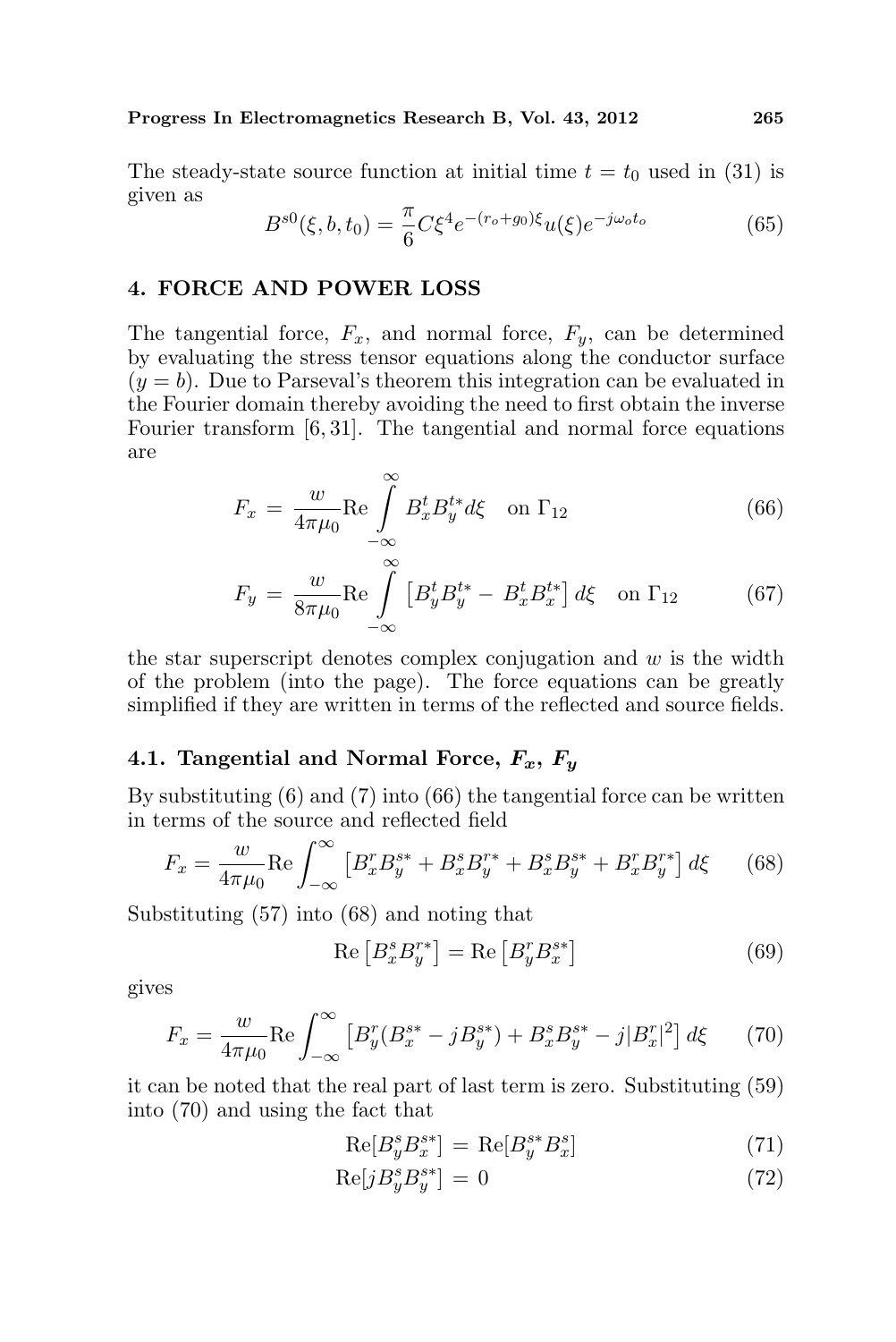#### 266 Paudel, Paul, and Bird

enables (68) to reduce down to

$$
F_x = -\frac{w}{4\pi\mu_0} \text{Re} \int_{-\infty}^{\infty} [j\xi A_z B^{s*} d\xi], \text{ on } \Gamma_{12}
$$
 (73)

Substituting (6) and (7) into (67) and rearranging gives

$$
F_y = \frac{w}{8\pi\mu_0} \text{Re} \int_{-\infty}^{\infty} \left[ B_y^{s*} B_y^r + B_y^{r*} B_y^s - B_x^{s*} B_x^r - B_x^{r*} B_x^s + |B_y^s|^2 \right]
$$
  

$$
+ |B_x^{r}|^2 - |B_x^{s}|^2 - |B_x^{r}|^2| \, d\zeta \quad \text{on } \Gamma.
$$
 (74)

$$
+|B_y^r|^2 - |B_x^s|^2 - |B_x^r|^2] d\xi, \text{ on } \Gamma_{12}
$$
\n(74)

\nrelation (57) it can be noted that

Using the relation (57) it can be noted that

$$
Re[|B_y^r|^2] = Re[|B_x^r|^2]
$$
\n(75)

$$
\operatorname{Re}[B_y^{s*}B_y^r] = \operatorname{Re}[B_y^s B_y^{r*}] \tag{76}
$$

$$
\operatorname{Re}[B_x^{s*} B_x^r] = \operatorname{Re}[B_x^s B_x^{r*}] \tag{77}
$$

utilizing these relationships (74) can be written as

$$
F_y = \frac{w}{8\pi\mu_0} \text{Re} \int_{-\infty}^{\infty} \left[ -2B_x^r (B_x^{s*} - jB_y^{s*}) + |B_y^s|^2 - |B_x^s|^2 \right] d\xi \tag{78}
$$

Substituting (58) into (78) and rearranging yields

$$
F_y = \frac{w}{8\pi\mu_0} \text{Re} \int_{-\infty}^{\infty} \left[ 2\xi A_z B^{s*} - j2B_y^s B_x^{s*} - |B_y^s|^2 - |B_x^s|^2 \right] d\xi \tag{79}
$$

Noting that as  $B_y^s$  and  $B_x^s$  are complex the following is true

$$
\text{Re}\left[j2B_y^s B_x^{s*} + |B_y^s|^2 + |B_x^s|^2\right] = |B^s|^2\tag{80}
$$

Using (80) allows the normal force to be written as

$$
F_y = \frac{w}{8\pi\mu_0} \text{Re} \int_{-\infty}^{\infty} \left[ 2\xi A_z B^{s*} - |B^s|^2 \right] d\xi, \text{ on } \Gamma_{12} \tag{81}
$$

By comparing (73) with (81) it can be concluded that both the normal and tangential force can be calculated from the single integral

$$
F(t) = \frac{w}{8\pi\mu_0} \int_{-\infty}^{\infty} \left[ 2\xi A_z(\xi, b, t) B^{s*}(\xi, b, t) - |B^s(\xi, b, t)|^2 \right] d\xi, \text{ on } \Gamma_{12} (82)
$$

such that the normal and tangential force will be

$$
F_y(t) = \text{Re}[F(t)] \tag{83}
$$

$$
F_x(t) = \text{Im}[F(t)] \tag{84}
$$

This eliminates the need to evaluate separate force equations thus reducing the calculation time by half.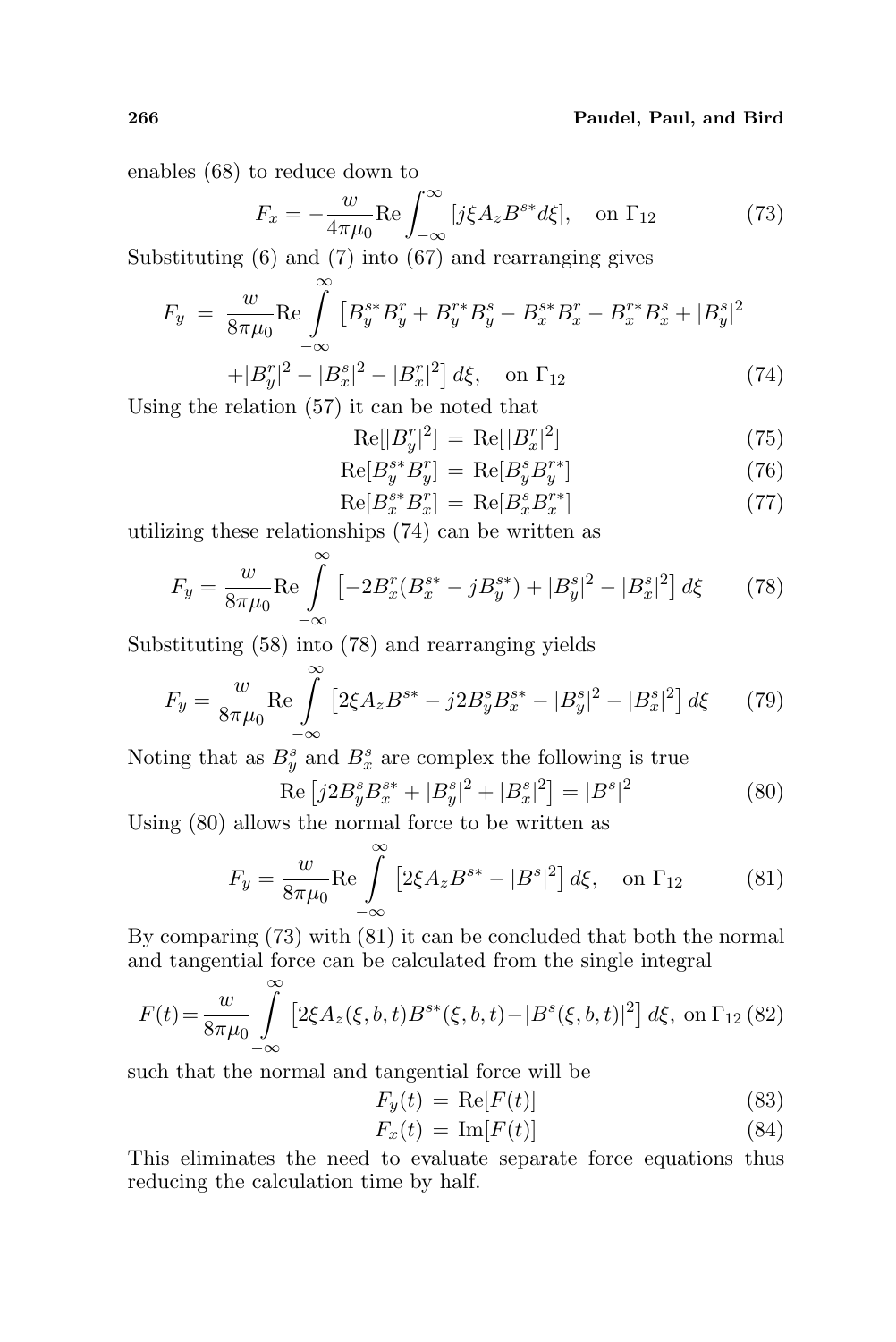# 4.2. Power Loss,  $P_{Loss}$

The work done per unit time, per unit volume is given by [32]

$$
\frac{dW}{dt} = -\int_{\Gamma_{12}} \mathbf{S} \cdot d\Gamma_{12} - \frac{dU_{em}}{dt} \tag{85}
$$

where S is the Poynting vector

$$
\mathbf{S} = \mathbf{E} \times \mathbf{B} \tag{86}
$$

and  $U_{em}$  is the total magnetic energy stored in the conductor region

$$
U_{em} = \int_{\Omega} \frac{1}{2} \frac{\mathbf{B}^2}{\mu_0} d\Omega \tag{87}
$$

In [8] the steady-state power transferred through the conductive plate was computing by evaluating the Poynting vector along  $\Gamma_{12}$ . However, the same method is not possible for the transient case because the total energy stored in the system which is given by the first term on the right side of (86) is not constant during the transient condition. In 2-D the transient power loss in the conducting plate can be more directly evaluated by using integral over the conduction plate surface

$$
P_{loss}(t) = \frac{w}{4\pi\sigma} \int_{-\infty}^{\infty} \int_{0}^{b} \text{Re}\left[J_z(x, y, t) J_z^*(x, y, t)\right] d\Omega \tag{88}
$$

Using Parseval's theorem the power loss can be directly evaluated in the Fourier domain

$$
P_{loss} = \frac{w}{4\pi\sigma} \int_{-\infty}^{\infty} \int_{0}^{b} \text{Re}\left[J_{z}J_{z}^{*}\right] dy d\xi \tag{89}
$$

the current density,  $J_z(\xi, y, t)$  is calculated using

$$
J_z(\xi, y, t) = \sigma[v_x B_y(\xi, y, t) - E_z(\xi, y, t)] \tag{90}
$$

and  $B_y(\xi, y, t)$  and  $E_z(\xi, y, t)$  are derived in Section 5.

## 5. TIME DOMAIN SOLUTION

In order to determine the force as a function of time (52) needs to be inverse Laplace transformed. Following the approach given in [33, 34] the transmission function, (32), can be rearranged and algebraically manipulated to yield  $\overline{a}$  $\mathbf{r}$ 

$$
T(\xi, y, s) = \frac{\left(\frac{2k\cos(2ky/b)}{b\xi^2\sin(2k)} + \frac{\sin(2ky/b)}{\xi\sin(2k)}\right)}{(-\lambda k + \cot(k))(\lambda k + \tan(k))}
$$
(91)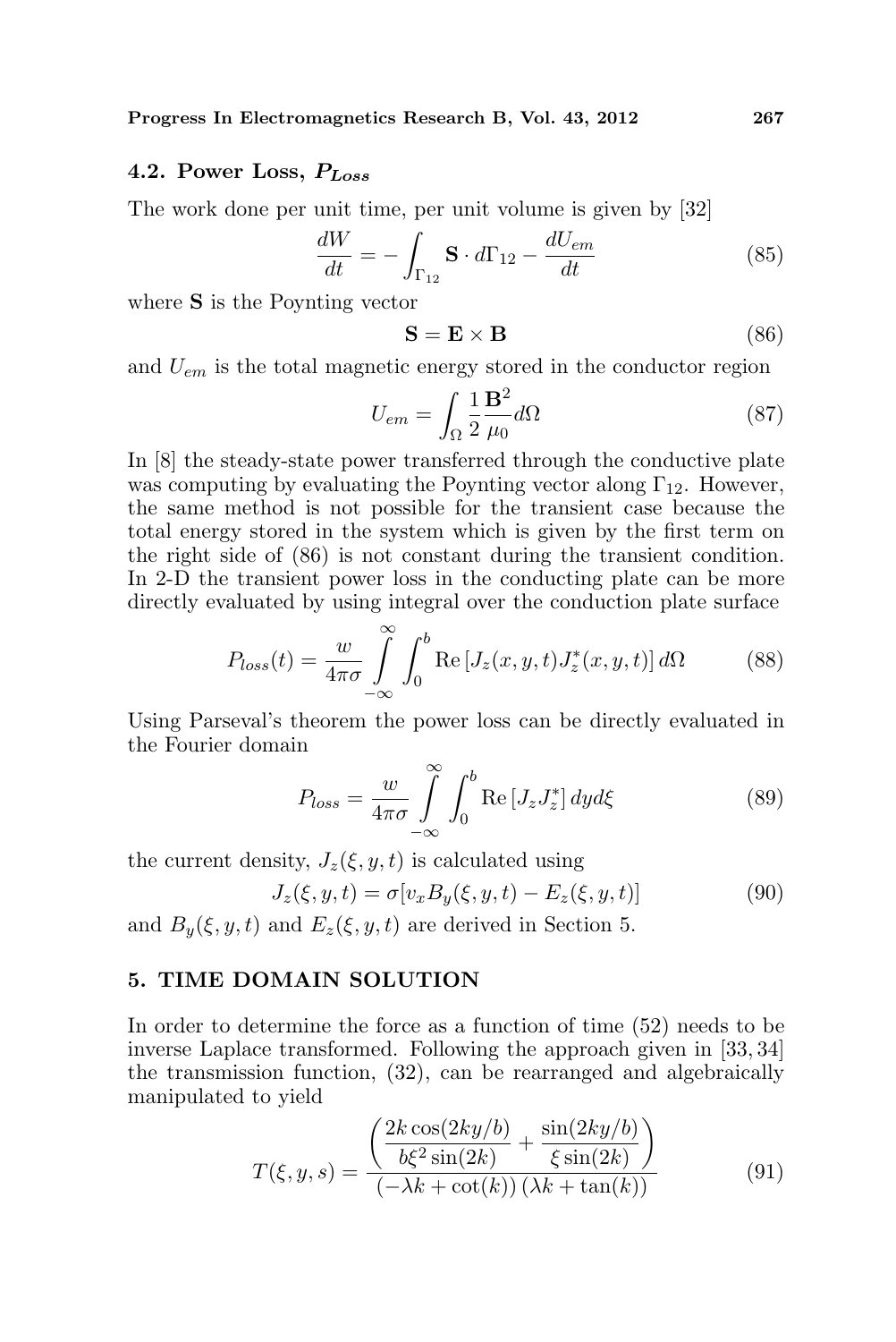

**Figure 5.** An example of the tan and cot roots calculation for  $\xi = 250$ and  $b = 6.3$  mm.

where  $\lambda = 2/\xi b$  and  $k = -j\gamma b$  the advantage of using (91) rather than (32) is that the roots in the denominator can be easily determined [34]. They are given by

$$
\tan(k) = -\lambda k \tag{92}
$$

$$
\cot(k) = \lambda k \tag{93}
$$

The *n*th root of (92) is denoted by  $k_t^n$  and it lies between  $n\pi + \pi/2$ and  $n\pi + \pi$ . The *n*th root of (93) denoted by  $k_c^n$ , lies between  $n\pi$  and  $n\pi + \pi/2$ . An example plot of the roots of (92) and (93) for  $\xi = 250$ and  $b = 6.3$  mm is shown in Figure 5. The poles  $k_t^n$  and  $k_c^n$  both are purely located at negative values, and are given by

$$
s_i^n = -\left[\left(\frac{2k_i^n}{b}\right)^2 + \xi^2\right] \frac{1}{\mu_o \sigma} \tag{94}
$$

where the subscript  $i = t$  or c. With the roots of (91) identified the expression for the field transmission coefficient for the nth root can be written as  $\overline{a}$  $\mathbf{r}$ 

$$
T^{k}(\xi, y, k_{i}^{n}) = \frac{\left(\frac{2k_{i}^{n} \cos(2k_{i}^{n} y/b)}{b\xi^{2} \sin(2k_{i}^{n})} + \frac{\sin(2k_{i}^{n} y/b)}{\xi \sin(2k_{i}^{n})}\right)}{\left(-\lambda k_{i}^{n} + \cot(k_{i}^{n})\right)(\lambda k_{i}^{n} + \tan(k_{i}^{n}))}
$$
(95)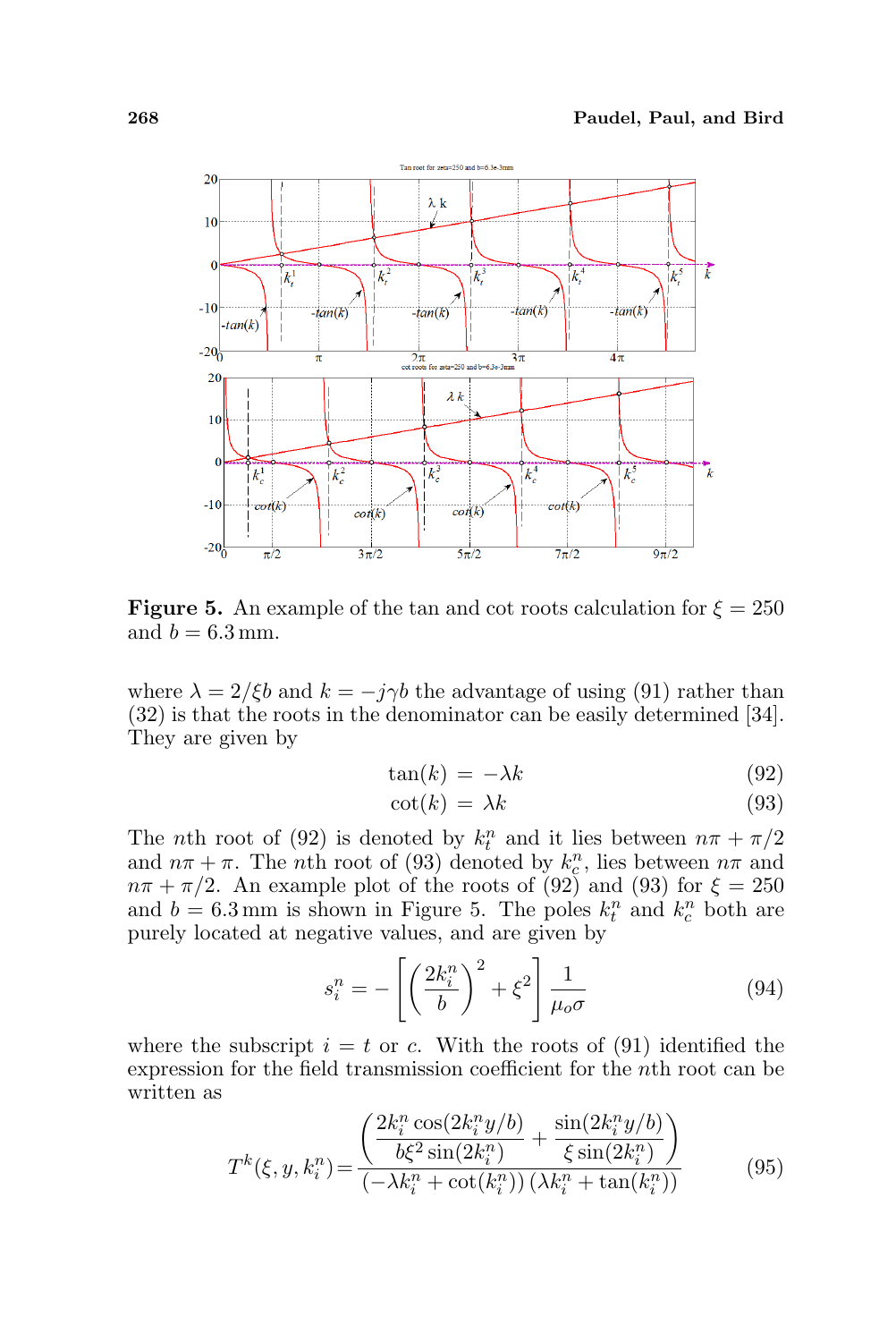The roots of (95) have been evaluated numerically by using the Heaviside expansion theorem [34, 35]. With the inverse of (95) determined the vector potential, (52), can be fully inverse transformed, this yields

$$
A_z(\xi, y, t) = B^{s1}(\xi, b) T(\xi, y, s_1) e^{s_1 t} + \sum_{m=0}^9 \left[ A_t^n(\xi, y) e^{s_t^m t} + A_c^n(\xi, y) e^{s_c^m t} \right] (96)
$$

where,  $s_t^n$  and  $s_c^n$  are given by (94) and

$$
A_t^n(\xi, y) = -\frac{8k_t^n}{\mu_0 \sigma b^2} \frac{\left(\frac{2k_t^n \cos(2k_t^n y/b)}{b\xi^2 \sin(2k_t^n)} + \frac{\sin(2k_t^n y/b)}{\xi \sin(2k_t^n)}\right)}{\left(\frac{B^{s1}}{(s_t^n - s_1)} - \frac{B^{s0}}{(s_t^n - s_0)}\right)} \left(\frac{B^{s1}}{(s_t^n - s_0)} - \frac{B^{s0}}{(s_t^n - s_0)}\right) \qquad (97)
$$

$$
A_c^n(\xi, y) = \frac{8k_c^n}{\mu_0 \sigma b^2} \frac{\left(\frac{2k_c^n \cos(2k_c^n y/b)}{b\xi^2 \sin(2k_c^n)} + \frac{\sin(2k_c^n y/b)}{\xi \sin(2k_c^n)}\right)}{\left(\frac{B^{s1}}{(s_t^n - s_1)} - \frac{B^{s0}}{(s_t^n - s_0)}\right)} \qquad (98)
$$

This is the transient solution of the vector potential for a step change in the translational velocity from  $v_{x0}$  to  $v_{x1}$  and/or a step change in the electrical angular frequency from  $\omega_{e0}$  to  $\omega_{e1}$ . The change in airgap between the source and the conductive plate is also accounted for in (96). The first term is the steady-state solution of the vector potential at  $v_{x1}$  and  $\omega_{e1}$  and the following two terms are the transient decaying response terms due to the step change.

The transient electric field intensity,  $E_z$  within the plate can also be obtained from  $A_z$  it is given by

$$
E_z(\xi, y, t) = -\frac{dA_z(\xi, y, t)}{dt} = -s_1 B^{s1}(\xi, b) T(\xi, y, s_1) e^{s_1 t} - \sum_{m=0}^{9} (s_t^n A_t^m(\xi) e^{s_t^n t} + s_c^n A_c^n(\xi) e^{s_c^n t})
$$
(99)

and the magnetic flux density within the conductive region is given by

$$
B_y(\xi, y, t) = -\frac{\partial A_z(\xi, y, t)}{\partial x} = -j\xi A_z(\xi, y, t)
$$
(100)

$$
B_x(\xi, y, t) = \frac{\partial A_z(\xi, y, t)}{\partial y} \tag{101}
$$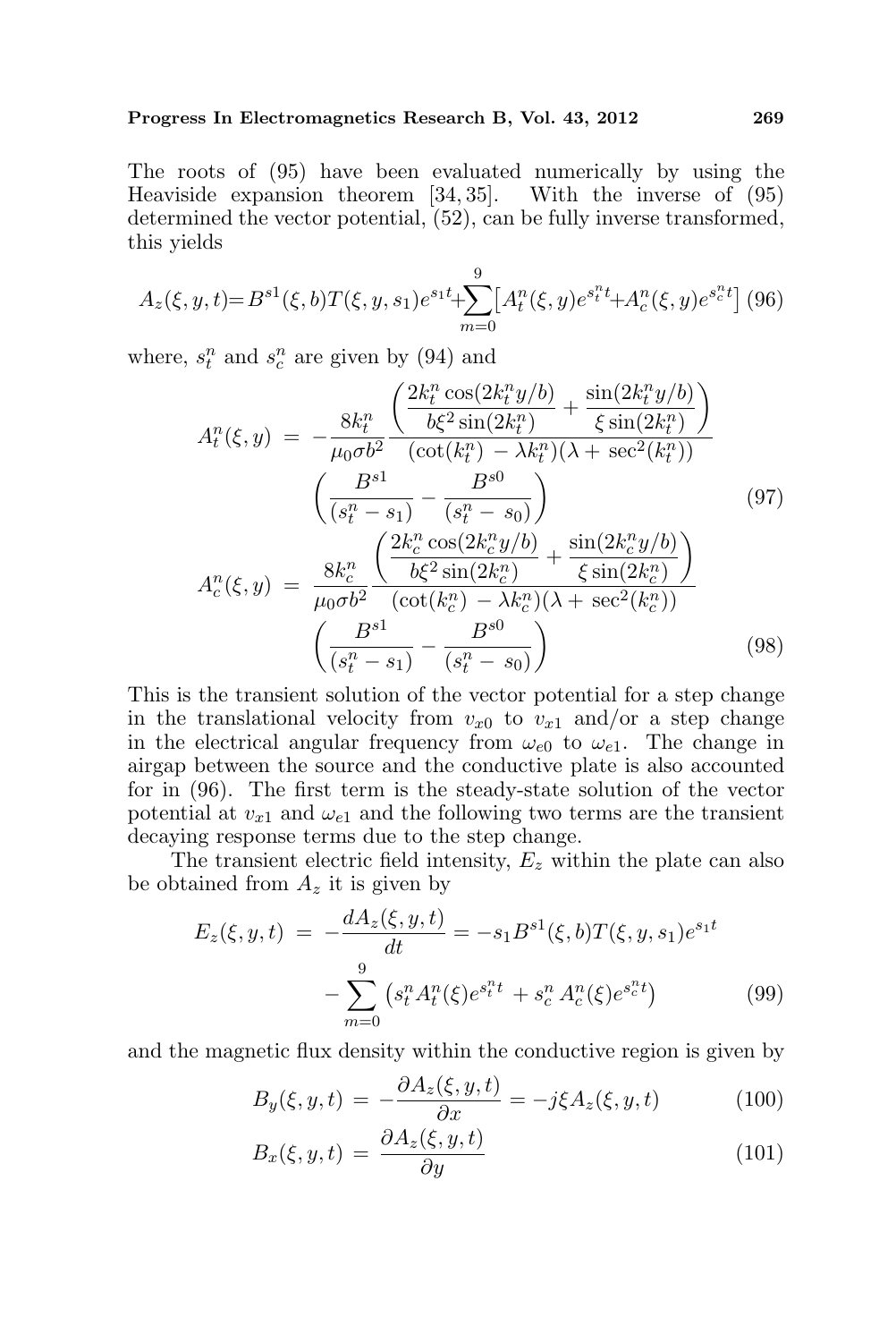The complete equation for the transient  $B_x(\xi, y, t)$  field within the conductor can be obtained by substituting (96) into (101) as shown in [15].

# 6. VALIDATION USING FINITE ELEMENT ANALYSIS

The equations presented for this general analytic based model were compared with an FEA model capable of modeling both translational and rotational motion and a JMAG FEA model capable of modeling only rotational motion (Figure 6). The derivation of the FEA model formulation is presented in the appendix. The parameters used in



Figure 6. Vector potential fields for the transient JMAG model. The JMAG model could not model both rotational and translational motion of the rotor simultaneously. This model was used to verify the results shown in Figure 8.

Table 1. Simulation parameters.

| Rotor      | Outer radius, $r_o$                      | $50 \,\mathrm{mm}$                   |
|------------|------------------------------------------|--------------------------------------|
|            | Inner radius, $r_i$                      | $34.2 \,\mathrm{mm}$                 |
|            | Magnet (NdFeB), $B_r$                    | 1.42T                                |
|            | Magnet relative permeability, $\mu r$    | 1.055                                |
|            | Pole-pairs, $P$                          |                                      |
|            | Rotor width, $w$                         | $50 \,\mathrm{mm}$                   |
|            | Conductivity of aluminum plate, $\sigma$ | $2.459 \times 10^7$ Sm <sup>-1</sup> |
| Conductive | Thickness, b                             | $6.3 \,\mathrm{mm}$                  |
| plate      | Air-gap between rotor                    | $9.5 \,\mathrm{mm}$                  |
|            | and conducting plate, g                  |                                      |
|            | Conductive plate length, $L$             | 0.2 <sub>m</sub>                     |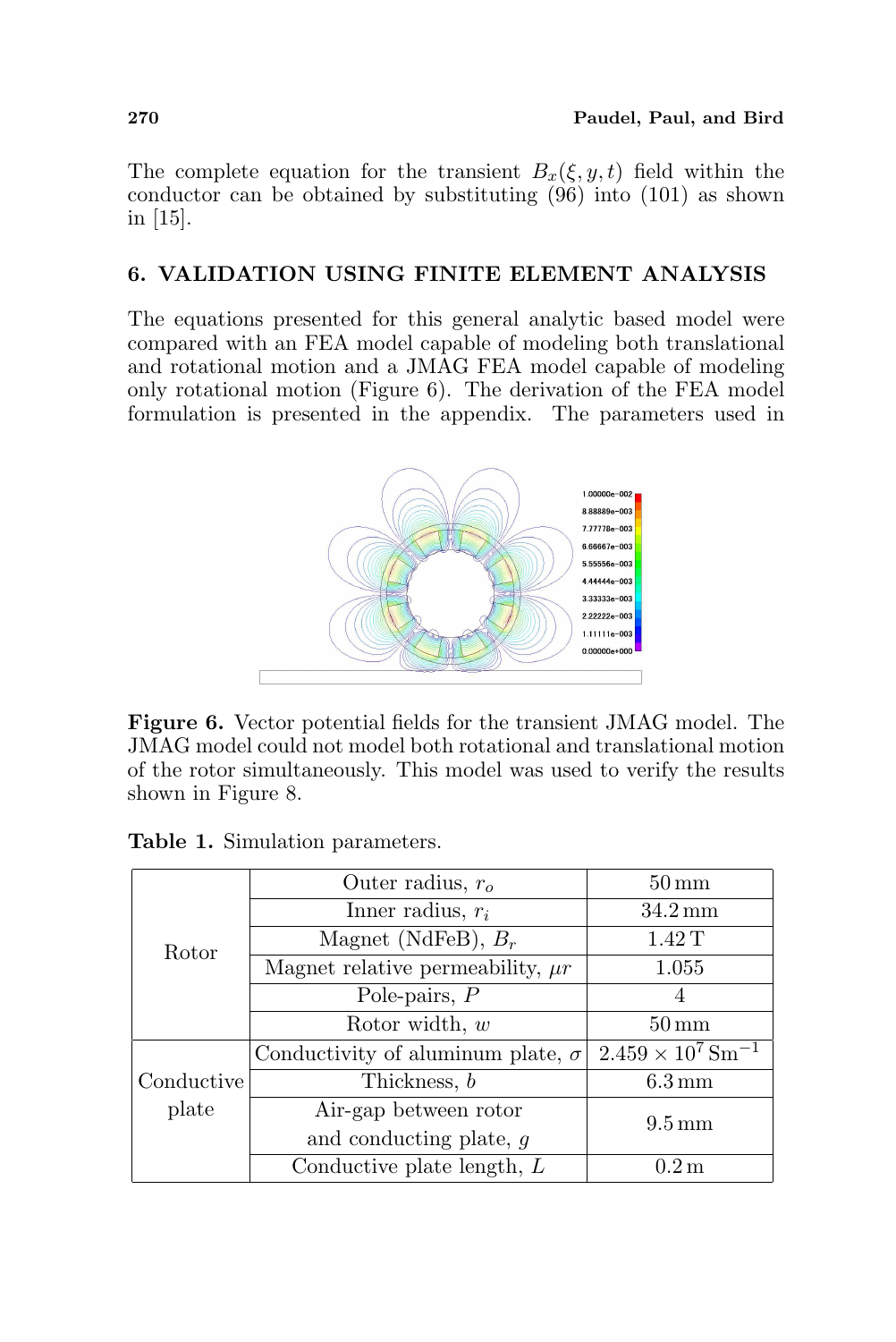the comparison are given in Table 1. Figure 7 shows the comparison for the lift and thrust forces when  $v_{x1} = 0$  m/s and a step change in angular velocity from 0 RPM to 3000 RPM occurs at time  $t = 0$  s; this is then followed by a second step change in velocity from  $0 \,\mathrm{m/s}$ to 10 m/s at 15 ms with angular velocity 3000 RPM. The reduction in lift and thrust force after 15 ms corresponds to the decrease in slip value. Figure 8 shows a force and power loss comparison for the case when  $v_{x1} = 0$  m/s and a step change in angular speed from 0 to 3000 RPM occurs followed by a step change to 5000 RPM at  $t = 15$  ms. The airgap between the rotor and conductive plate is held constant in



Figure 7. Transient lift and thrust force comparison for a step change in angular velocity from 0 RPM to 3000 RPM with velocity 0 m/s at  $t = 0$  ms and a second step change of velocity from  $0 \text{ m/s}$  to  $10 \text{ m/s}$  at  $t = 15$  ms with angular velocity = 3000 RPM.



Figure 8. Transient results for (a) thrust force, (b) lift forces, (c) power loss for an RPM step change from 0 RPM to 3000 RPM at  $t = 0$  ms and step change from 3000 RPM to 5000 RPM at  $t = 15$  ms, velocity  $= 0 \,\mathrm{m/s}$ .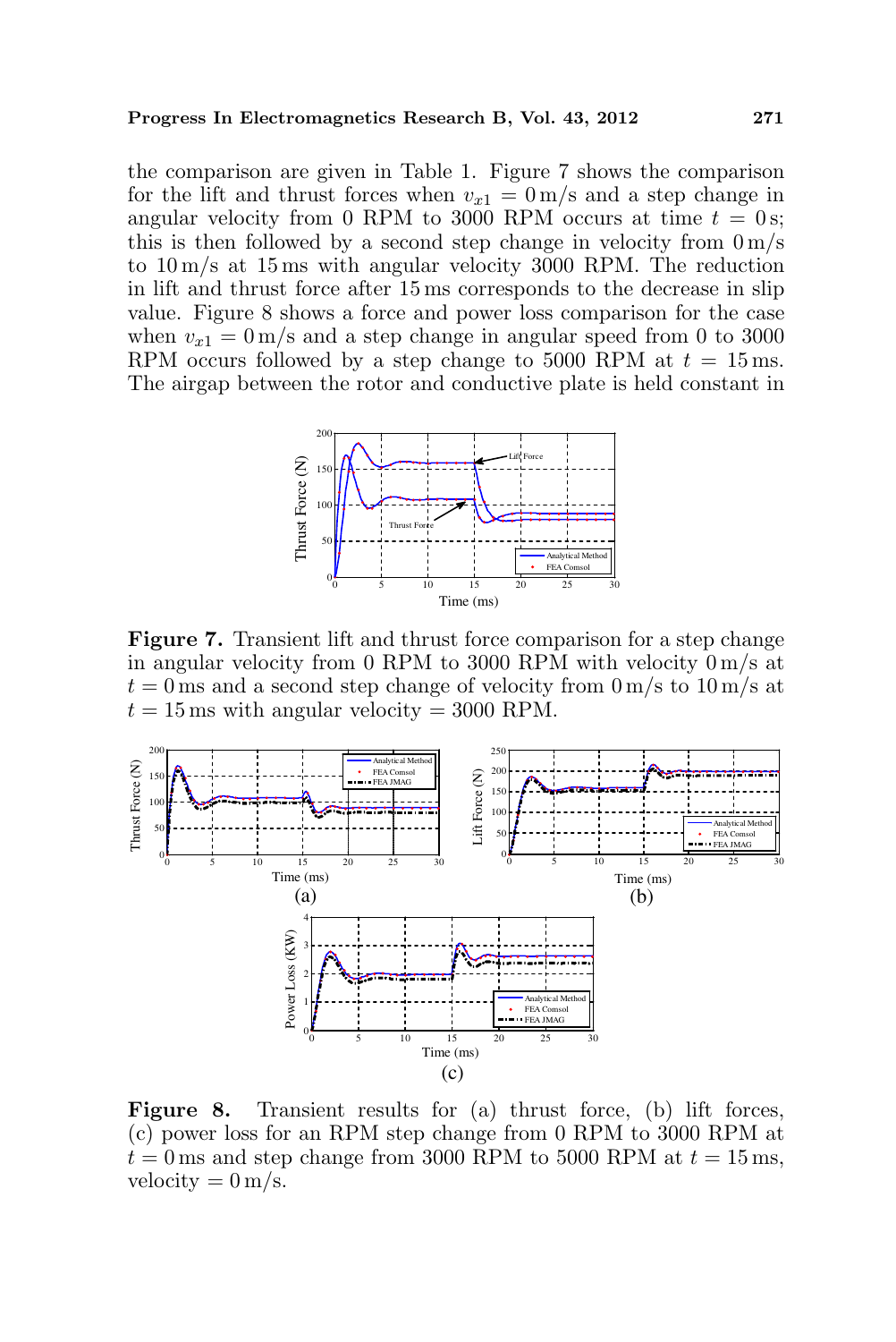these simulations. The integral in (82) was evaluated using the Gauss-Kronrod quadrature numerical method from  $\xi = 0$  to 250 (the source field is negligible for  $\xi > 250$  and is zero for  $\xi < 0$  due to the step function in  $(64)$ ).

# 7. CONCLUSIONS

A general 2-D analytic based transient formulation for a magnetic source moving above a conductive plate has been derived. The formulation is written in a general form so that any magnetic source can be utilized. The derived field and force equations need to be computed by evaluating a single integral. The conductive region was solved for the vector potential whereas the air region was solved for the magnetic scalar potential. The inverse Laplace transform of the vector potential was obtained by using the Heaviside expansion theorem. The transient solution for the normal and tangential forces along the surface of the conductive plate were obtained by using Maxwell's stress tensor and Parseval's theorem. The use of Parseval's theorem circumvented the need for inverse Fourier transforming. The derived equations were validated by comparing them with two different 2-D FEA transient models.

# APPENDIX A.

Assuming that the conductive plate is translationally moving with velocity,  $v_x$  (rather than the source field) then (1) will have a convective term present within the conductive plate such that

$$
\frac{\partial^2 A_z}{\partial x^2} + \frac{\partial^2 A_z}{\partial y^2} = \mu_0 \sigma \frac{\partial A_z}{\partial t} + \mu_0 \sigma v_x \frac{\partial A_z}{\partial x}
$$
 (A1)

If the source in the non-conducting region is analytically modeled then the problem region will simplify down to a conducting region,  $\Omega_2$ , and non-conducting regions,  $\Omega_n$  ( $n = 1, 3$ ) as shown in Figure 2. The boundary conditions given in  $(12)$ – $(16)$  are also assumed to apply.

# A.1. Conducting Plate Region,  $\Omega_2$

Using Galerkin weighted residual method and Green's identity (1) can be written in the weak form as  $[24]$  $\overline{a}$ 

$$
\int_{\Omega_2} \nabla N_z \cdot \nabla A_z d\Omega_2 + \mu_0 \sigma \int_{\Omega_2} N_z \left( v_x \frac{\partial A_z}{\partial x} + \frac{\partial A_z}{\partial t} \right) d\Omega_2
$$

$$
- \int_{\Gamma_{12}} N_z (\nabla A_z \cdot \mathbf{n}_{c1}) d\Gamma_{12} - \int_{\Gamma_{23}} N_z (\nabla A_z \cdot \mathbf{n}_{c2}) d\Gamma_{23} = 0 \quad (A2)
$$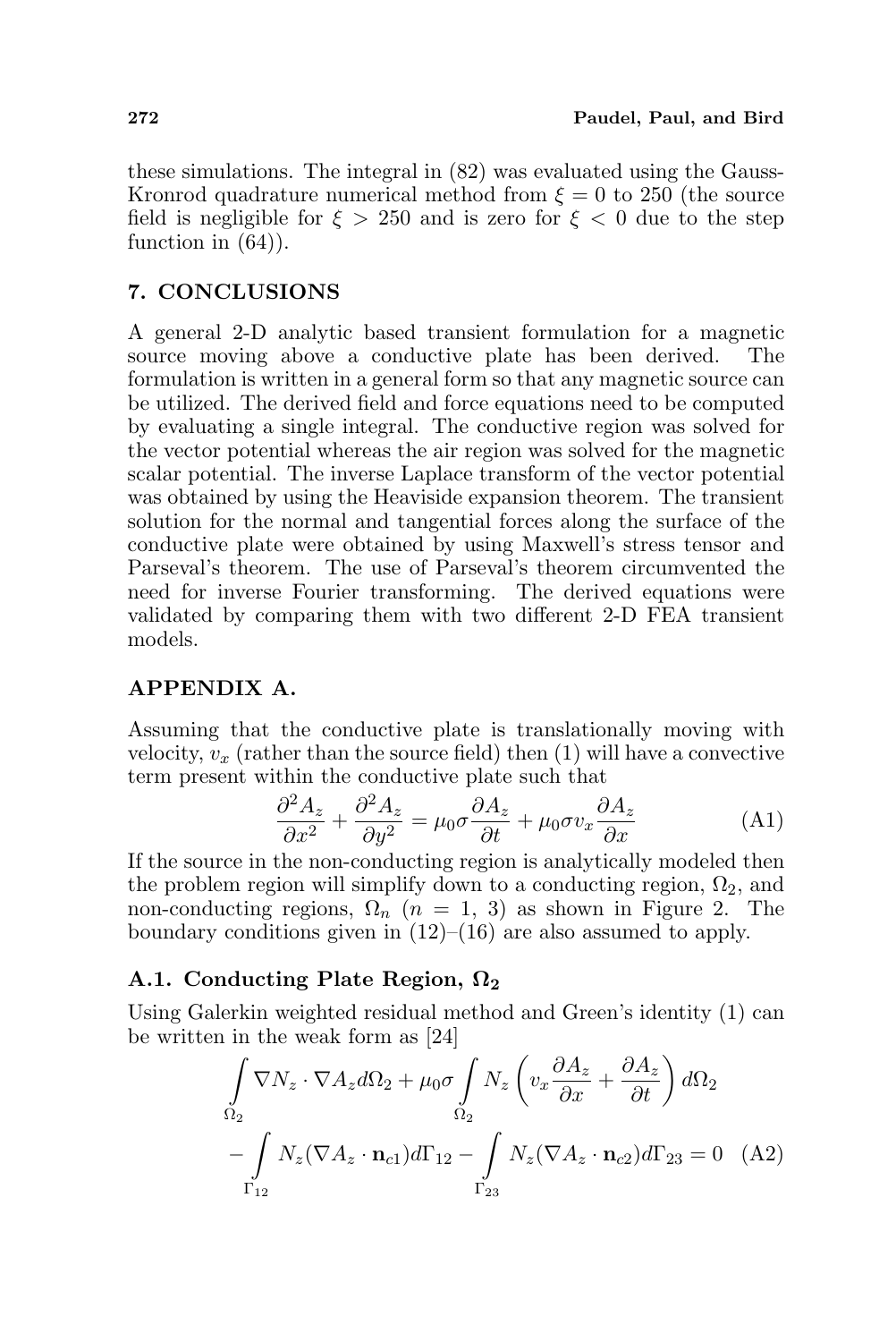where  $N_z$  is the shape function and  $n_{c1}$ ,  $n_{c2}$  are the unit outward normal vector on  $\Gamma_{12}$  and  $\Gamma_{23}$  respectively (refer Figure 2).

## A.2. Non-conducting Regions,  $\Omega_1$ ,  $\Omega_3$

After using Green's first identity, the weak form of (5) in  $\Omega_1$  and  $\Omega_3$ are [24]

$$
-\int_{\Omega_1} \nabla \phi_1 \cdot \nabla w_1 d\Omega_1 + \int_{\Gamma_{12}} w_1 (\nabla \phi_1 \cdot \mathbf{n}_{nc1}) d\Gamma_{12} = 0 \tag{A3}
$$

$$
-\int_{\Omega_3} \nabla \phi_3 \cdot \nabla w_3 d\Omega_3 + \int_{\Gamma_{23}} w_3 (\nabla \phi_3 \cdot \mathbf{n}_{nc3}) d\Gamma_{23} = 0 \tag{A4}
$$

where  $w_1$  and  $w_2$  are the weighting function and  $\mathbf{n}_{nc1}$ ,  $\mathbf{n}_{nc2}$  are the unit outward normal vectors.

## A.3. Boundary Conditions

The effect of the source field on the conductive region is accounted for by incorporated it into the interface between the conductive and non-conductive regions. The normal and tangential field components on the conductive boundary,  $\Gamma_{12}$  are given by

$$
-\mu_0 \nabla \phi_1 \cdot \mathbf{n}_{nc} + \mathbf{B}^s \cdot \mathbf{n}_{nc} = \nabla \times A_z \cdot \mathbf{n}_{nc}, \text{ on } \Gamma_c \tag{A5}
$$

$$
-\mathbf{n}_c \times \mu_0 \nabla \phi + \mathbf{n}_c \times \mathbf{B}^s = \mathbf{n}_c \times \nabla \times A_z, \text{ on } \Gamma_c \quad (A6)
$$

In order to couple conducting and non-conducting regions, the scalar boundary condition in (A3) needs to be expressed in terms of vector potential. Using  $(A5)$ , the boundary term in  $(A3)$  can be written as

$$
\int_{\Gamma_{12}} w_1 \nabla \phi_1 \cdot \mathbf{n}_{nc} d\Gamma_{12} = \int_{\Gamma_{12}} \frac{w_1}{\mu_0} (\mathbf{B}^s - \nabla \times A_z) \cdot \mathbf{n}_{nc} d\Gamma_{12} \qquad (A7)
$$

Similarly the boundary condition in  $(A4)$  is replaced with [26]

$$
\int_{\Gamma_{23}} w_3 \nabla \phi_3 \cdot \mathbf{n}_{nc} d\Gamma_{23} = \int_{\Gamma_{23}} \frac{w_3}{\mu_0} (-\nabla \times A_z) \cdot \mathbf{n}_{nc} d\Gamma_{23} \tag{A8}
$$

This then couples the scalar and vector equations together. The vector potential boundary conditions in (A2) must also be replaced with scalar terms. The boundary condition in (A2) in expanded form are

$$
\int_{\Gamma_{12}} N_z \left[ \frac{\partial A_z}{\partial x} \mathbf{n}_{c1x} + \frac{\partial A_z}{\partial y} \mathbf{n}_{c1y} \right] d\Gamma_{12} = 0
$$
 (A9)

$$
\int_{\Gamma_{23}} N_z \left[ \frac{\partial A_z}{\partial x} \mathbf{n}_{c2x} + \frac{\partial A_z}{\partial y} \mathbf{n}_{c2y} \right] d\Gamma_{23} = 0 \tag{A10}
$$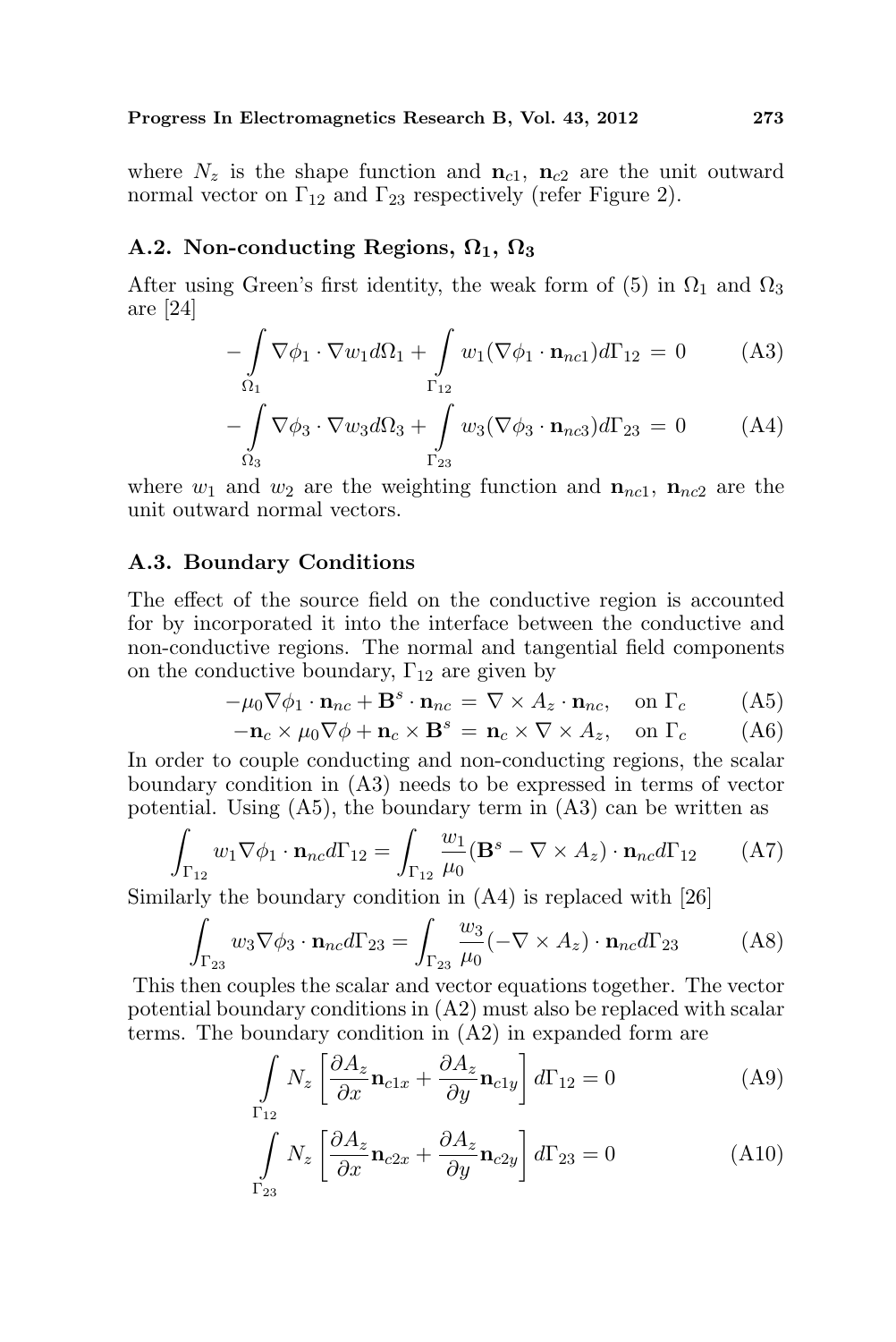where  $n_{c1x}$  and  $n_{c1y}$  are the x and y normal vector components on the conductive boundary. Expanding (A5) enables (A9) and (A10) to be expressed in terms of scalar potential terms and source field as [26]

$$
\int_{\Gamma_{12}} N_z \left[ (\mu_0 \frac{\partial \phi_1}{\partial y} - B_y^s) \mathbf{n}_{cx} + (B_x^s - \mu_0 \frac{\partial \phi_1}{\partial x}) \mathbf{n}_{cy} \right] d\Gamma_{12} = 0 \quad (A11)
$$

$$
\int_{\Gamma_{23}} N_z \left[ (\mu_0 \frac{\partial \phi_1}{\partial y}) \mathbf{n}_{cx} + (-\mu_0 \frac{\partial \phi_1}{\partial x}) \mathbf{n}_{cy} \right] d\Gamma_{23} = 0 \quad (A12)
$$

This then couples the scalar and vector formulations together within the conducting formulation. Similarly, the boundary condition in (A3) and (A4) are replaced with the vector potential terms (and source terms) such that  $[26]$ 

$$
\int_{\Gamma_{12}} w_1 \left( \frac{\partial \phi_1}{\partial x} \mathbf{n}_{nclx} + \frac{\partial \phi_1}{\partial y} \mathbf{n}_{ncly} \right) d\Gamma_{12}
$$
\n
$$
= \int_{\Gamma_{12}} \frac{w_1}{\mu_0} \left( \left[ B_x^{s1} - \frac{\partial A_z}{\partial y} \right] \mathbf{n}_{nclx} + \left[ B_y^{s1} + \frac{\partial A_z}{\partial x} \right] \mathbf{n}_{ncly} \right) d\Gamma_{12} \text{ (A13)}
$$
\n
$$
\int_{\Gamma_{23}} w_3 \left( \frac{\partial \phi_3}{\partial x} \mathbf{n}_{nc3x} + \frac{\partial \phi_3}{\partial y} \mathbf{n}_{nc3y} \right) d\Gamma_{23}
$$
\n
$$
= \int_{\Gamma_{23}} -\frac{w_3}{\mu_0} \left( -\frac{\partial A_z}{\partial y} \mathbf{n}_{nc3x} - \frac{\partial A_z}{\partial x} \mathbf{n}_{nc3y} \right) d\Gamma_{23} \qquad (A14)
$$

Using  $(A2)$ – $(A4)$  with the boundary condition coupling terms  $(A11)$ –  $(A14)$  as well as outer boundary conditions  $(12)–(16)$ , enables the convective transient finite element  $\mathbf{A}\text{-}\phi$  model to be developed. A field plot created by this presented FEA model is illustrated in Figure A1.



**Figure A1.** Contour and surface field plot for the 2-D FEA  $A_z$ - $\phi$ model (developed in COMSOL). With this formulation the Halbach rotor source is only present in the conducting boundary condition.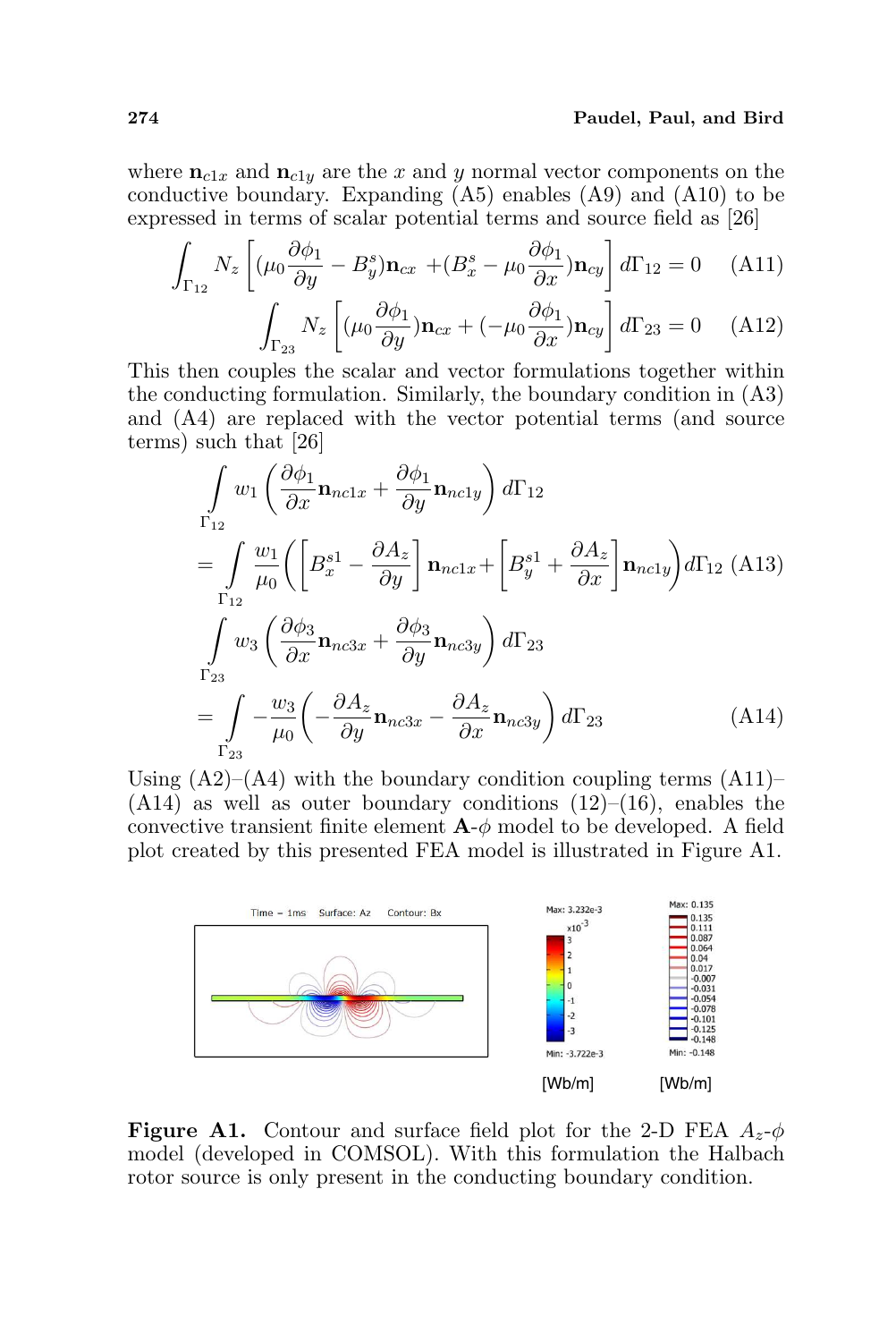## ACKNOWLEDGMENT

The authors would gratefully like to thank the JMAG Corporation for the use of their finite-element analysis software. This material is based upon work supported by the United States National Science Foundation under Grant No. 0925941.

## **REFERENCES**

- 1. Mendrela, E. A. and E. Gierczak, "Two-dimensional analysis of linear induction motor using Fourier's series method," Arch. Elektrotech., Vol. 65, Nos. 1–2, 97–106, Jan. 1982.
- 2. Lee, S. and R. C. Menendez, "Force on current coils moving over a conducting sheet with applications to magnetic levitation," Proc. IEEE, Vol. 62, No. 5, 567–577, May 1974.
- 3. Reitz, J. R. and L. C. Davis, "Force on a rectangular coil moving above a conducting slab," J. Appl. Phys., Vol. 43, No. 4, 1547– 1553, Apr. 1972.
- 4. Borcherts, R. H. and L. C. Davis, "Force on a coil moving over a conducting surface including edge and channel effects," J. Appl. Phys., Vol. 43, No. 5, 2418–2427, May 1972.
- 5. Freeman, E. M. and C. Papageorgiou, "Spatial Fourier transforms: A new view of end effects in linear induction motors," Proc. IEE, Vol. 125, No. 8, 747–753, Aug. 1978.
- 6. Yamamura, S., Theory of Linear Induction Motors, University of Tokyo Press, 1979.
- 7. Panas, S. M. and E. E. Kriezis, "Determination of the field and the forces on a current filament moving above a conducting plate," Arch. Elektrotech., Vol. 68, No. 4, 293–298, 1985.
- 8. Paudel, N. and J. Z. Bird, "General 2D steady-state force and power equations for a traveling time-varying magnetic source above a conductive plate " IEEE Trans. Mag., Vol. 48, No. 1, 95–100, Jan. 2012.
- 9. Davis, L. C. and D. F. Wilkie, "Analysis of motion of magnetic levitation systems: Implications for high-speed vehicles," J. Appl. Phy., Vol. 42, No. 12, 4779–4793, Nov. 1971.
- 10. Moon, F. C., Superconducting Levitation, John Wiley & Sons, New York, 1994.
- 11. Fink, H. J. and C. E. Hobrecht, "Instability of vehicles levitated by eddy current repulsion-case of an infinitely long current loop," J. App. Phy., Vol. 42, No. 9, 3446–3450, Aug. 1971.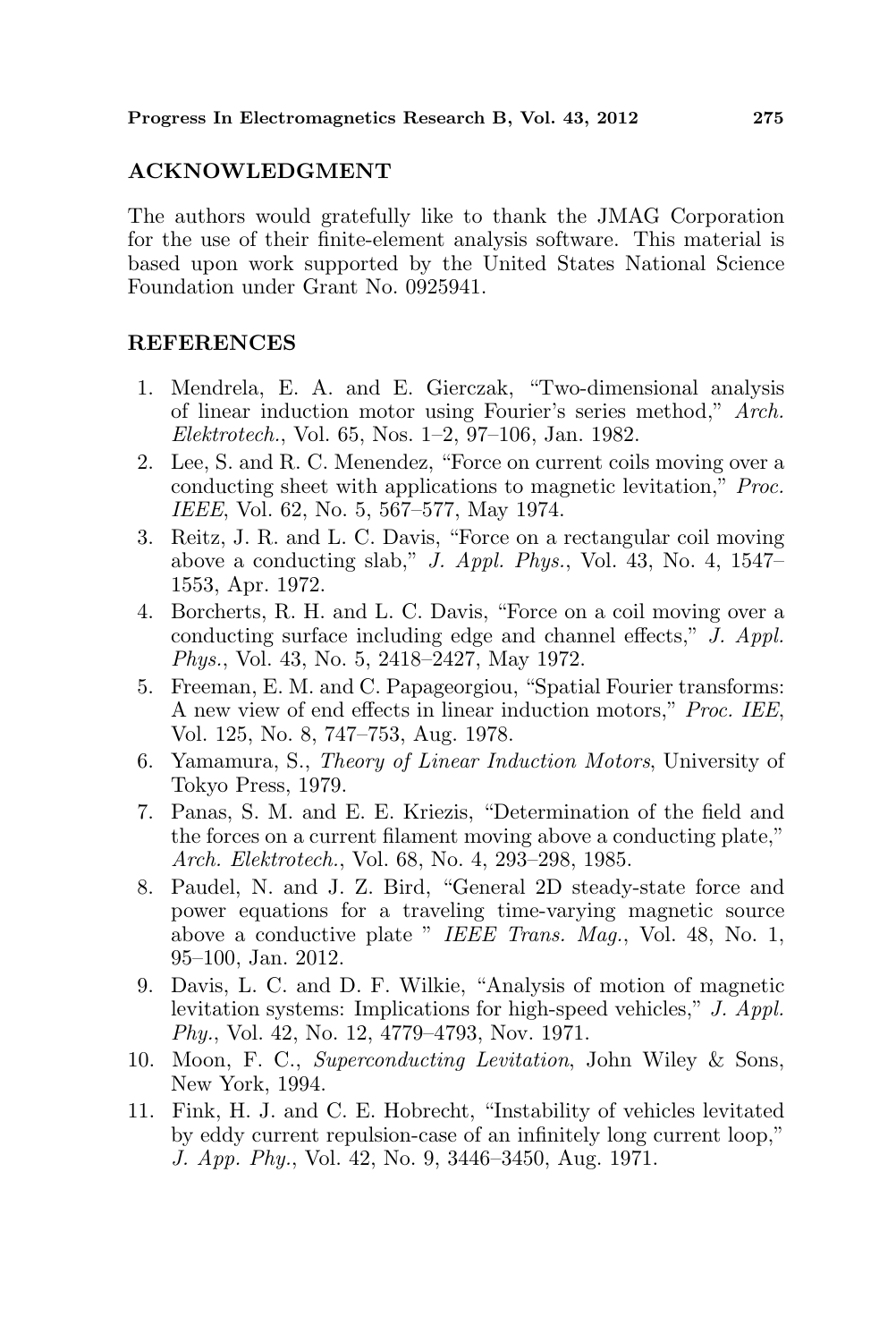- 12. Krakowski, M., "Eddy currents in a metallic disk and axial force on it due to suddenly applied magnetic field," Archiv fur Elektro., Vol. 65, Nos. 11–13, 1982.
- 13. Bird, J. and T. A. Lipo, "Calculating the forces created by an electrodynamic wheel using a 2D steady-state finite element model," IEEE Trans. Mag., Vol. 44, No. 3, 365–372, Mar. 2008.
- 14. Langerholc, J., "Electrodynamics of a magnetic levitation coil," J. App. Phy., Vol. 44, 2829–2837, 1973.
- 15. Paudel, N., "Dynamic suspension modeling of an eddy-current device: An applicaiton to MAGLEV," Ph.D. Thesis, Electrical and Computer Engineering, University of North Carolina at Charlotte, Charlotte, NC, 2012.
- 16. Faiz, J., "Time stepping finite element analysis of broken bars fault in a three-phase squirrel-cage induction motor," Progress In Electromagnetic Research, Vol. 68, 53–70, 2007.
- 17. Bedrosian, G., "High-performance computing for finite element methods in low-frequency electromagnetics," Progress In Electromagnetic Research, Vol. 7, 57–110, 1993.
- 18. Tsuboi, H., M. Tanaka, T. Misaki, and T. Naito, "Computation accuracies of boundary element method and finite element method in transient eddy current analysis," IEEE Trans. Mag., Vol. 24, No. 6, 3174–3176, Nov. 1988.
- 19. Paudel, N., J. Z. Bird, S. Paul, and D. Bobba, "Modeling the dynamic suspension behavior of an eddy current device," IEEE Energy Conv. Cong. Exp., 1692–1699, Phoenix, AZ, Sep. 17–22, 2011.
- 20. Lindell, I. V. and A. H. Sihvola, "Reflection and transmission of waves at the interface of perfect electromagnetic conductor," Progress In Electromagnetic Research B, Vol. 5, 169–183, 2008.
- 21. Sodano, H. A. and J. Bae, "Eddy current damping in structures," Shock Vib. Dig., Vol. 36, 469–478, Nov. 2004.
- 22. Thompson, M. T., "Practical issues in the use of NdFeB permanent magnets in maglev, motors, bearings, and eddy current breaks," Proc. IEEE, Vol. 97, No. 11, 1758–1767, Nov. 2009.
- 23. Hellinger, R. and P. Mnich, "Linear motor-powered transportation: History, present status, and future outlook," Proc. IEEE, Vol. 97, No. 11, 1892–1900, Nov. 2009.
- 24. Bird, J. and T. A. Lipo, "Modeling the 3-D rotational and translational motion of a Halbach rotor above a split-sheet guideway," IEEE Trans. Mag., Vol. 45, No. 9, 3233–3242, Sep. 2009.